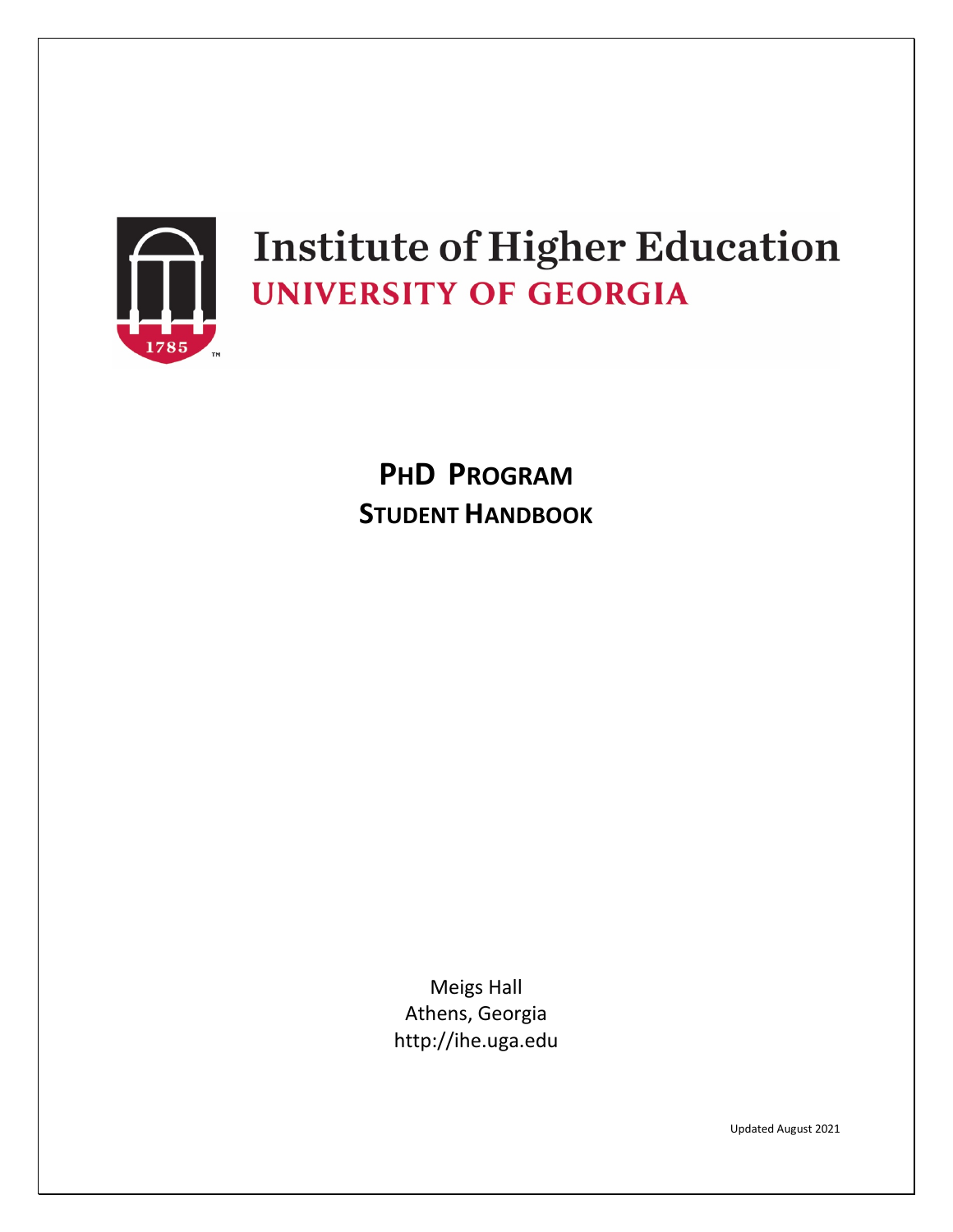# **Table of Contents**

# **Appendices**

*NOTE: This document is not intended as a binding or contractual agreement; its purpose is to serve as a guideline within the Institute's doctoral program*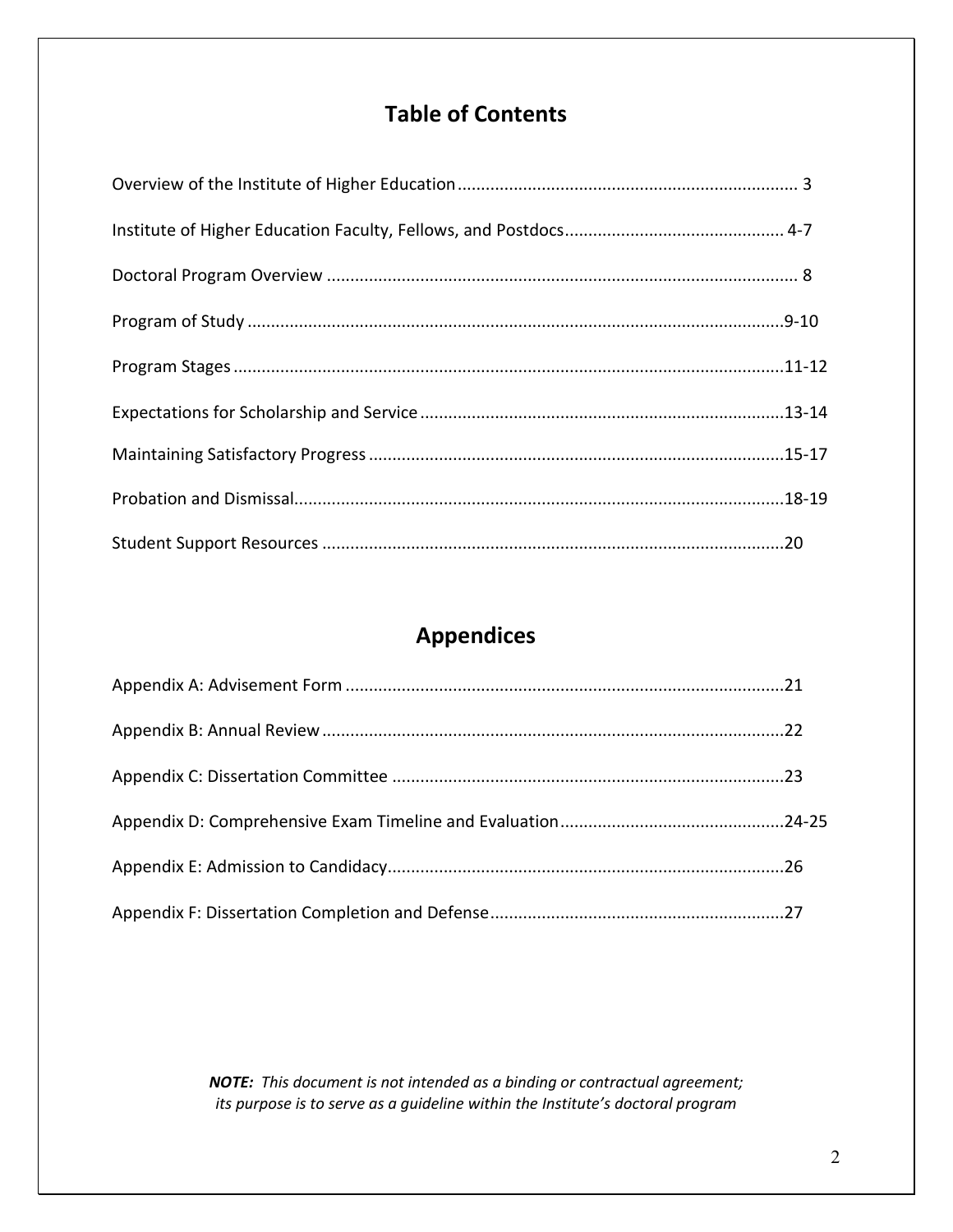# **THE INSTITUTE OF HIGHER EDUCATION**

Founded in 1964, the Institute is noted for its multidisciplinary approach to teaching, research, and outreach, with particular emphases in policy studies, faculty and instructional development, management, and public service and outreach. IHE faculty members also specialize in history, leadership, economics, curriculum, sociology, institutional research, and international higher education. The Institute offers the M.Ed., Ed.D. and Ph.D. in Higher Education, and students may earn an M.P.A. with a higher education specialization through the School of Public and International Affairs.

The Institute's primary objectives are to:

- 1. prepare professionally trained personnel for administrative and professional staff positions in colleges, universities, and other educational agencies;
- 2. prepare graduate students for research, teaching, and service in the academic field of higher education;
- 3. develop instructional resources for the continuing professional education of faculty, administrators, and researchers in higher education;
- 4. provide in-service training and development opportunities to recently appointed administrators, faculty members, and professional staff in postsecondary education;
- 5. cooperate with other institutions and agencies providing professional and technical services to the various constituencies of colleges and universities;
- 6. analyze and interpret through conferences, seminars, workshops, research, and publications — significant events, policy decisions, and public issues affecting higher and postsecondary education; and
- 7. contribute to the development of higher education as a field of advanced study through scholarly, practical, and applied research.

In meeting its objectives, the Institute provides various professional and technical services to the University of Georgia, the University System, and other institutions of higher education within the state, region, and nation. Staff interests and expertise are comprehensive and diversified. Programs and services are enhanced further by the Institute's status as a university agency and by access to the University of Georgia's many other resources and expertise.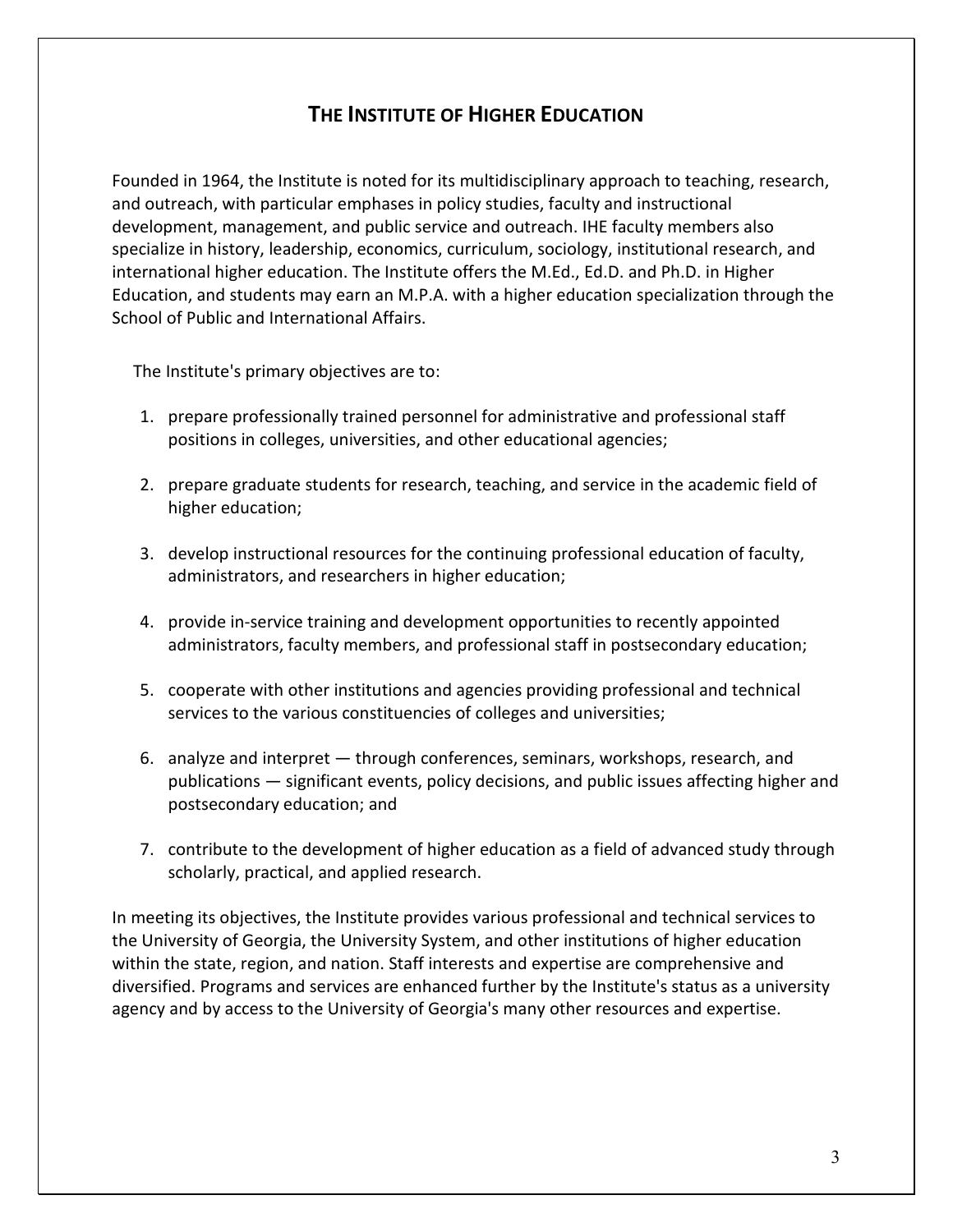#### **INSTITUTE OF HIGHER EDUCATION FACULTY**

Timothy R. Cain Associate Professor Ph.D., University of Michigan

Leslie Gordon Associate Director, Executive Ed.D. Program Ph.D., Georgetown University

James C. Hearn Professor and Associate Director, Institute of Higher Education Ph.D., Stanford University

Charles B. Knapp President Emeritus Director, Executive EdD Program

Libby V. Morris Director, Institute of Higher Education Miller Distinguished Professor of Higher Education Ph.D., University of North Carolina

Erik C. Ness Associate Professor of Higher Education and Graduate Coordinator Ph.D., Vanderbilt University

Sheila Slaughter Louise McBee Professor of Higher Education Ph.D., University of Wisconsin

George Spencer Assistant Professor of Higher Education Ed.D., Harvard Graduate School of Education

Amy Stich Assistant Professor of Higher Education Ph.D., University at Buffalo, State University of New York

Robert K. Toutkoushian Professor of Higher Education Ph.D., Indiana University

Karen L. Webber Professor of Higher Education Ph.D., University of Maryland, College Park

Gregory Wolniak Associate Professor of Higher Education Ph.D., University of Iowa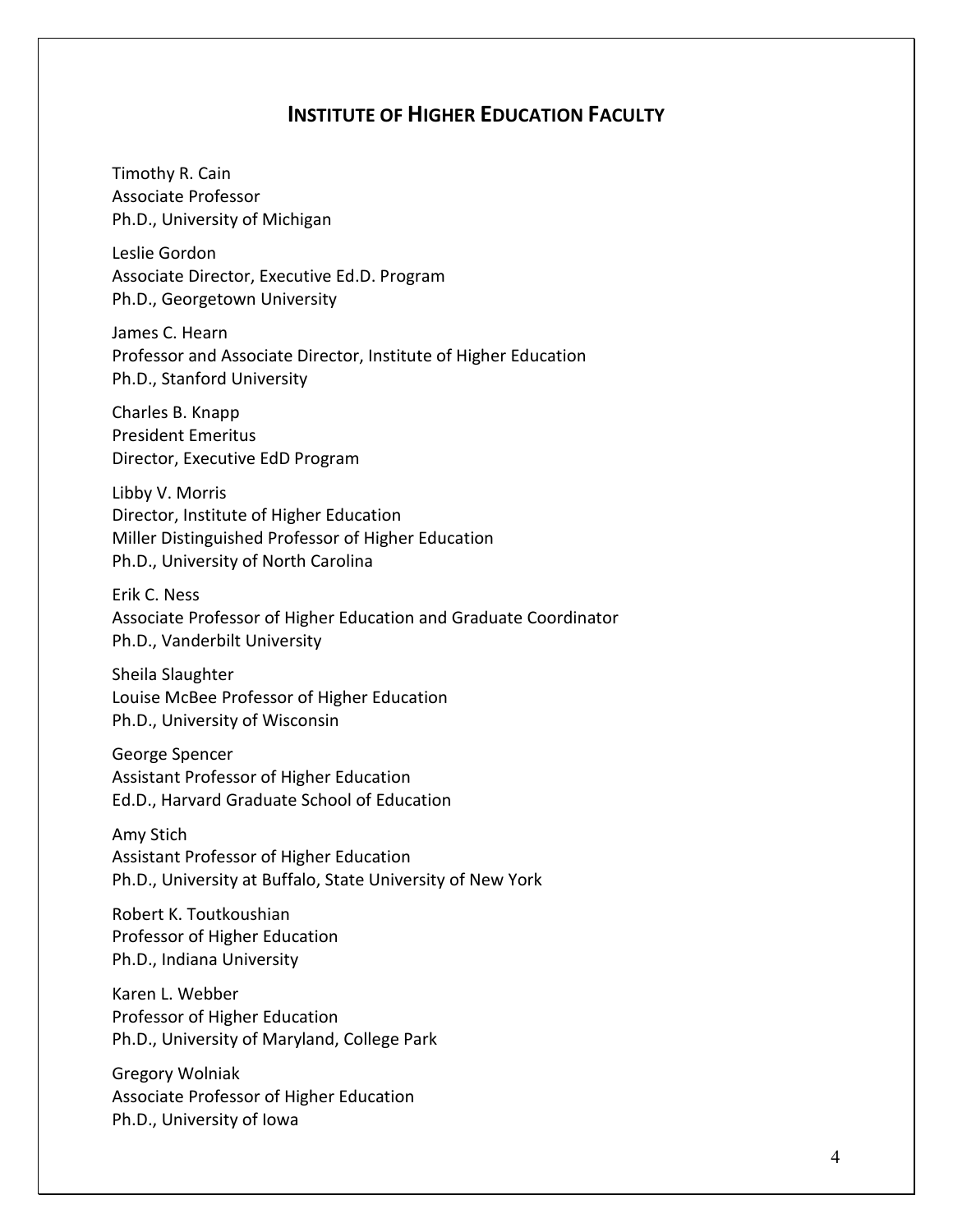### **INSTITUTE OF HIGHER EDUCATION ADJUNCT FACULTY**

IHE adjunct professors contribute to teaching, have a clear connection to the research emphases of the Institute faculty, and/or assist with public service and outreach.

Angela Bell Adjunct Assistant Professor of Higher Education Associate Vice Chancellor, Research and Policy Analysis, University System of Georgia (USG)

Christopher Cornwell Professor of Economics, Simon S. Selig, Jr. Chair for Economic Growth University of Georgia

John P. Dayton Adjunct Professor of Higher Education Professor of Education Law and Policy Director, Education Law Consortium

Elizabeth H. DeBray Professor, Department of Lifelong Education, Administration, and Policy College of Education, University of Georgia

Jennifer Frum Vice President for Public Service and Outreach University of Georgia

Manuel González-Canché Adjunct Professor of Higher Education Associate Professor of Higher Education at the University of Pennsylvania Graduate School of Education

Joseph C. Hermanowicz Adjunct Professor of Higher Education Associate Professor of Sociology

David Mustard Josiah Meigs Distinguished Teaching Professor of Economics University of Georgia

Jennifer Rippner Adjunct Assistant Professor of Higher Education Visiting Lecturer, School of Education, Indiana University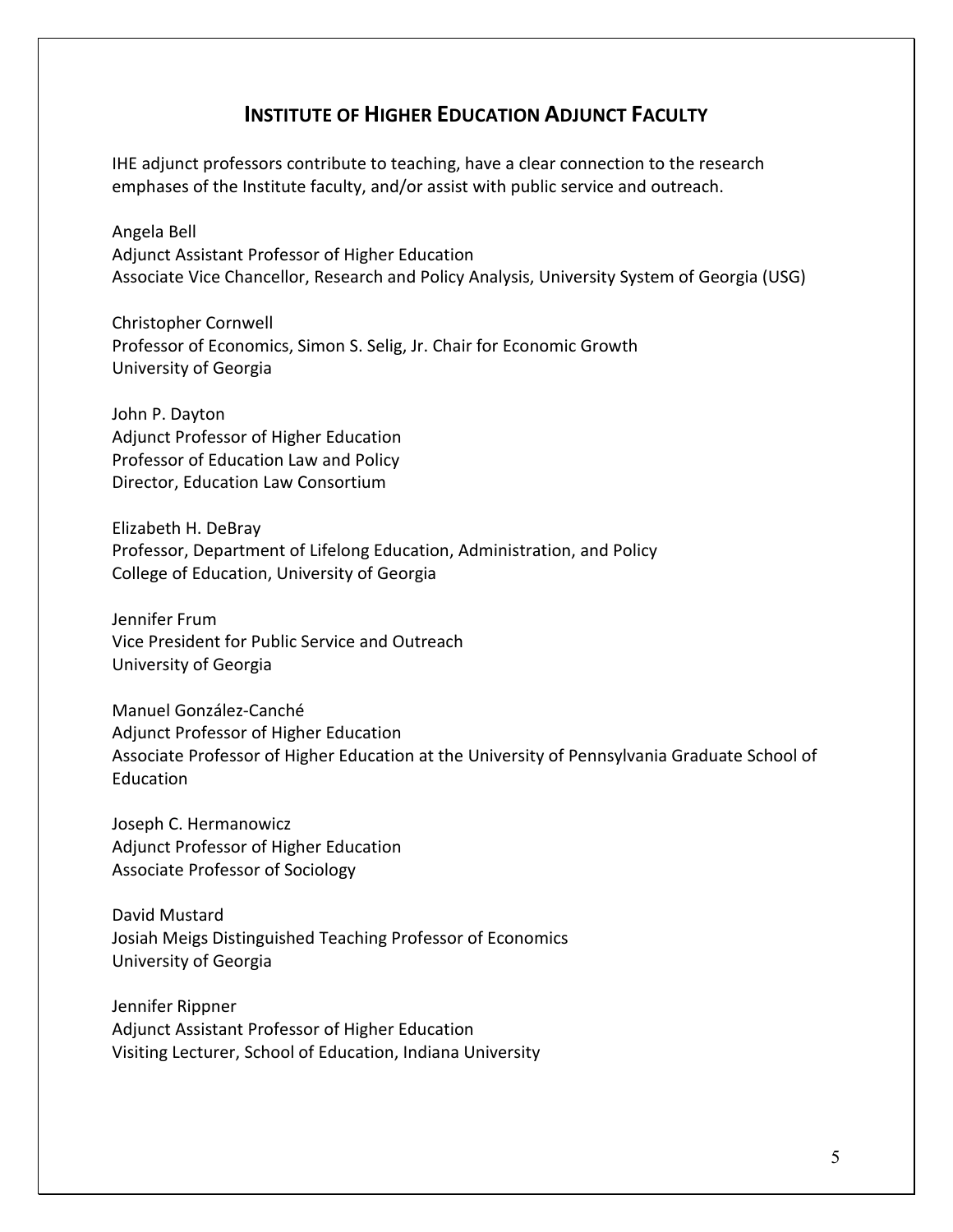#### **INSTITUTE OF HIGHER EDUCATION FELLOWS**

Fellows from a wide variety of disciplines and institutions enrich the multi-disciplinary intellectual community at the Institute. IHE Fellows include:

Robert Anderson President SHEEO

Michelle Cooper President IHEP

Houston Davis President University of Central Arkansas

Mary Lou Frank Educational Consultant Adjunct Faculty Brenau University

Ilkka Kauppinen Adjunct Professor Dept. of Social Sciences and Philosophy University of Jyväskylä (Finland)

Larry L. Leslie Professor Emeritus University of Arizona

James T. Minor Sr. Strategist for Academic Success The California State University Chancellors Office

Brian Noland President East Tennessee State University Kenneth E. Redd Sr. Director of Research and Policy Analysis NACUBO

Linda A. Renzulli Professor of Sociology and Department Head Purdue University

Edward G. Simpson, Jr. Distinguished Public Service Fellow Emeritus UGA

James Soto Anthony Dean Graduate Division University of California, San Diego

Randy L. Swing Higher Education Consultant

David Tandberg VP for Policy Research and Strategic Initiatives SHEEO

Wayne J. Urban Professor Emeritus, University of Alabama Regents' Professor Emeritus Georgia State University

C. Edward Watson Associate Vice President for Quality, Advocacy and LEAP Initiatives AAC&U

Meihua Zhai Assistant Vice President Institutional Research & Analysis Wayne State University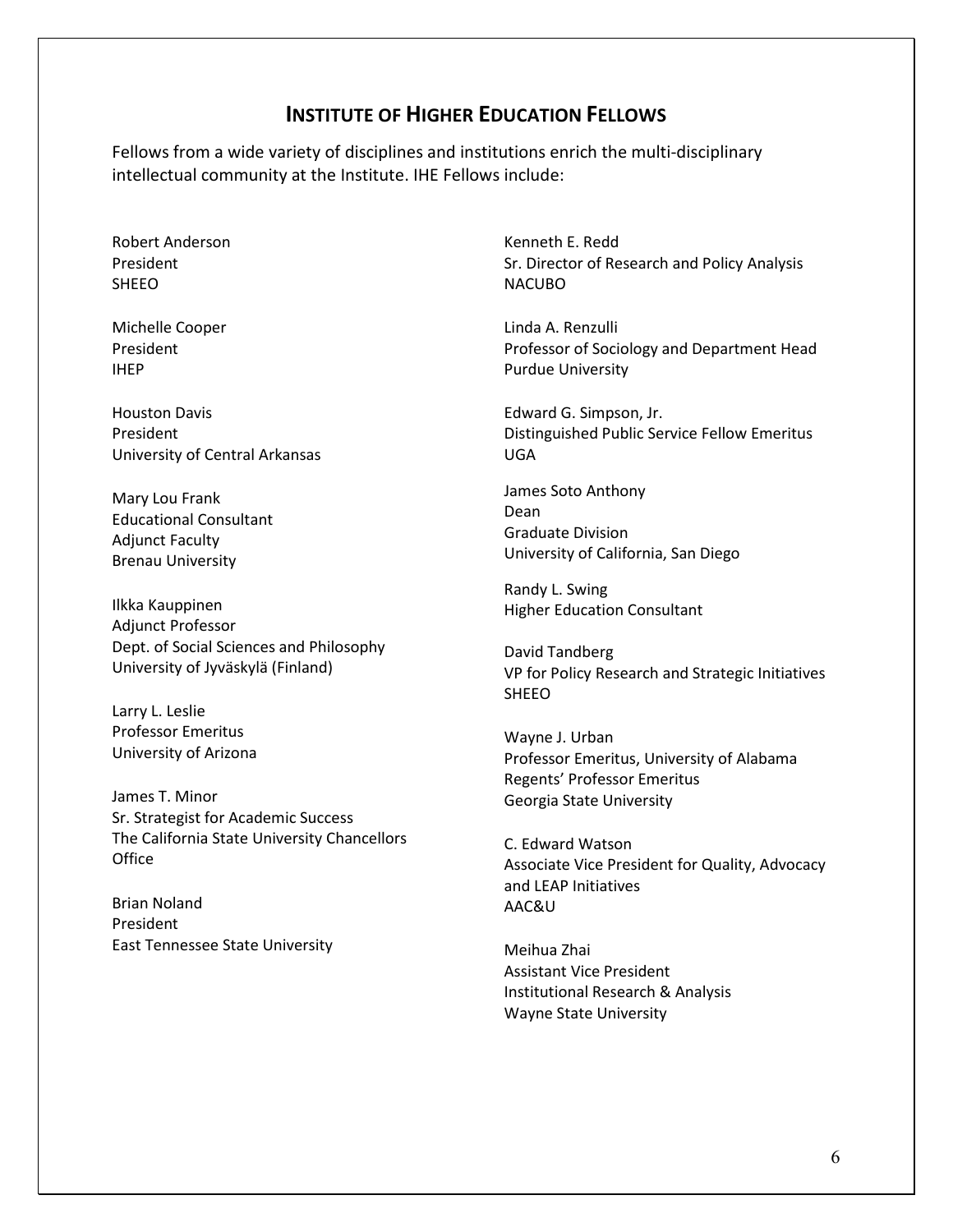#### **INSTITUTE OF HIGHER EDUCATION EMERITUS FACULTY**

Melvin B. Hill Senior Public Service Associate Emeritus J.D., Cornell University

Sylvia Hutchinson Professor Emeritus of Higher Education and Reading Education Former Coordinator of Post-Doctoral Teaching Fellows and Peer Consultation Team Ph.D., University of Georgia

Edward G. Simpson, Jr. Distinguished Public Service Fellow Emeritus Ed.D., Virginia Tech

Ronald D. Simpson Professor Emeritus of Higher Education and Science Education Director Emeritus of Office of Instructional Development Ed.D., University of Georgia

D. Parker Young Professor Emeritus of Higher Education Ed.D., University of Georgia Ed.D., University of Georgia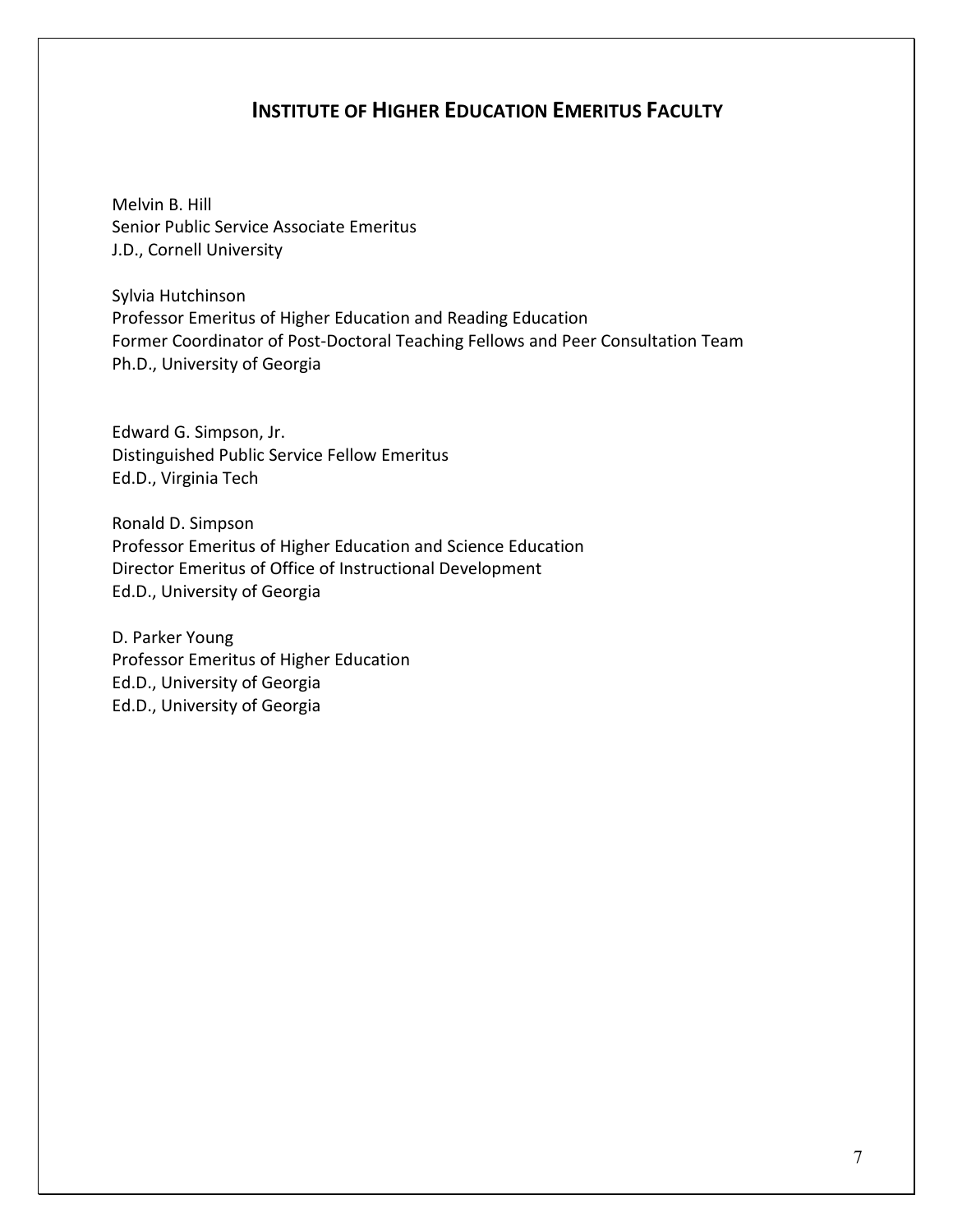## **PH.D. PROGRAM IN HIGHER EDUCATION AT UGA**

The Ph.D. program is designed to prepare students for academic, administrative, policy, and research positions in higher education, non-profit, and governmental settings. Students develop competencies needed to contribute substantively to the academic discipline of higher education, as well as to the development of higher education as a force in economic and technological development, intellectual and cultural advancement, and international cooperation. Recent graduates are working in positions such as: tenure-track faculty and post-doctoral fellowship appointments in research universities; research and analyst roles in an institution, state system, or think tank; and administrative leadership appointments in campus and system offices of public service, diversity, government relations, student success, and institutional research.

The IHE Ph.D. program follows a rigorous curriculum of course work and independent research. Students studying full-time (3 or 4 courses per term) typically graduate in four years. During the first two years, students complete required courses in core content areas, research methods, and electives. During the third and fourth years, the major focus of the program shifts from coursework to research as students focus on their dissertations. Throughout the program, students also engage in additional professional development activities such as participation in research teams, grant writing, conference presentations, and publication in various scholarly outlets.

While the Institute of Higher Education's Ph.D. Program is primarily designed for students who are pursuing the program full-time, part-time students are also welcomed to pursue the program. Students who choose part-time study should know that they are expected to complete at least 12 credit hours of coursework over the course a calendar year. In addition, Graduate School policy dictates that students must be enrolled two semesters per academic year to remain on active status.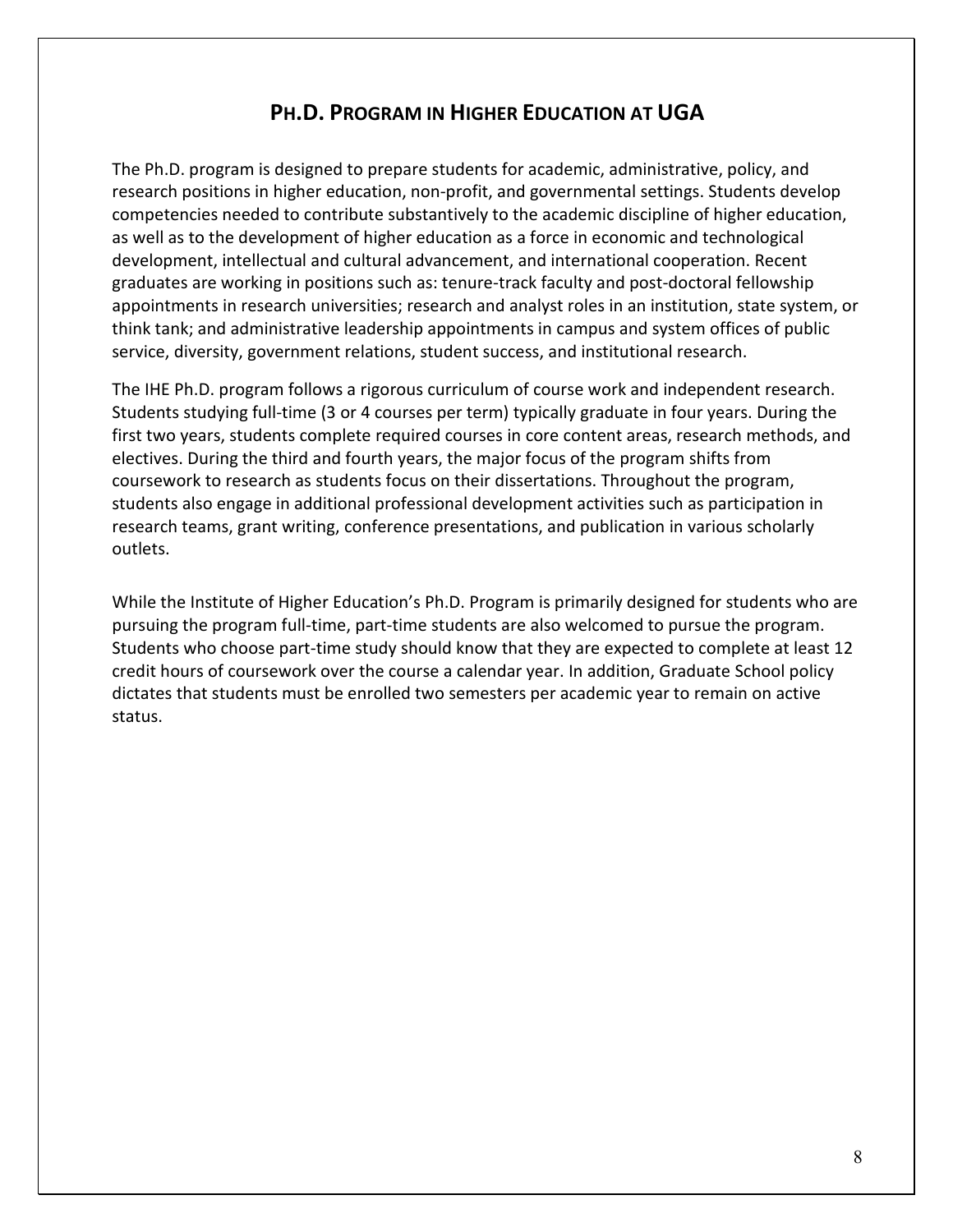# **PH.D. PROGRAM OF STUDY**



# **INSTITUTE OF HIGHER EDUCATION**

**Doctoral Program of Study Checksheet** 

| I. Required Content (21 hours)                                                                      | <b>CREDIT HOURS</b> | TERM        |
|-----------------------------------------------------------------------------------------------------|---------------------|-------------|
| <b>A. Required Context Courses:</b>                                                                 |                     |             |
|                                                                                                     |                     |             |
| Students must enroll in each of the following courses<br>EDHI 8010 Higher Education in the U.S. (3) |                     |             |
|                                                                                                     |                     |             |
| EDHI 9050 Organization and Governance in Higher Education (3)                                       |                     |             |
| EDHI 9070 College Choice, Access, & Success (3)                                                     |                     |             |
| EDHI 8990 Introduction to Research in Higher Education (3)                                          |                     |             |
| <b>B. Required Disciplinary Courses:</b>                                                            |                     |             |
| Students must enroll in 3 of the 4 following courses                                                |                     |             |
| EDHI 8000 History of American Higher Education (3)                                                  |                     |             |
| EDHI 8410 Economic Applications for Higher Education (3)                                            |                     |             |
| EDHI 9060 Social Theory and Higher Education (3)                                                    |                     |             |
| EDHI 9500 Policy Studies in Higher Education (3)                                                    |                     |             |
|                                                                                                     |                     |             |
| <b>REQUIRED CONTENT TOTAL</b>                                                                       |                     |             |
| II. Required Research (17 hours)                                                                    | <b>CREDIT HOURS</b> | <b>TERM</b> |
| EDHI 8910 Quantitative Methods in Higher Education I (3)*                                           |                     |             |
| EDHI 8910L Quantitative Methods in Higher Education I Lab (1)*                                      |                     |             |
| EDHI 8920 Quantitative Methods in Higher Education II (3)                                           |                     |             |
| EDHI 8920L Quantitative Methods in Higher Education II Lab (1)                                      |                     |             |
| EDHI 8930 Qualitative Research in Higher Education I (3)                                            |                     |             |
| EDHI 8940 Qualitative Research in Higher Education II (3)                                           |                     |             |
| Advanced Methods Course in Quant or Qual (3)                                                        |                     |             |
| * with program approval may be replaced with advanced methods course                                |                     |             |
|                                                                                                     |                     |             |
| <b>REQUIRED RESEARCH TOTAL</b>                                                                      |                     |             |
| III. Cognate/Electives (12 hours)                                                                   |                     |             |
| At least 6 credit hours of cognate/electives must be IHE course offerings                           | <b>CREDIT HOURS</b> | <b>TERM</b> |
| A. Content-Specific IHE Courses                                                                     |                     |             |
| EDHI 8200 Institutional Research (3)                                                                |                     |             |
| EDHI 8300 The Law and Higher Education (3)                                                          |                     |             |
| EDHI 8400 Finance and Higher Education (3)                                                          |                     |             |
| EDHI 8600 Assessment in Higher Education (3)                                                        |                     |             |
| EDHI 8700 State Systems of Higher Education (3)                                                     |                     |             |
| EDHI 8960 Intro to US Postsecondary Education National DataSets (3)                                 |                     |             |
| EDHI 9010 Academic Programs in Higher Education (3)                                                 |                     |             |
| EDHI 9040 Technology in the Classroom (3)                                                           |                     |             |
| EDHI 9100 The American Professoriate (3)                                                            |                     |             |
| EDHI 9210 Strategy and Management in Higher Education (3)                                           |                     |             |
| EDHI 9400 Comparative Higher Education (3)                                                          |                     |             |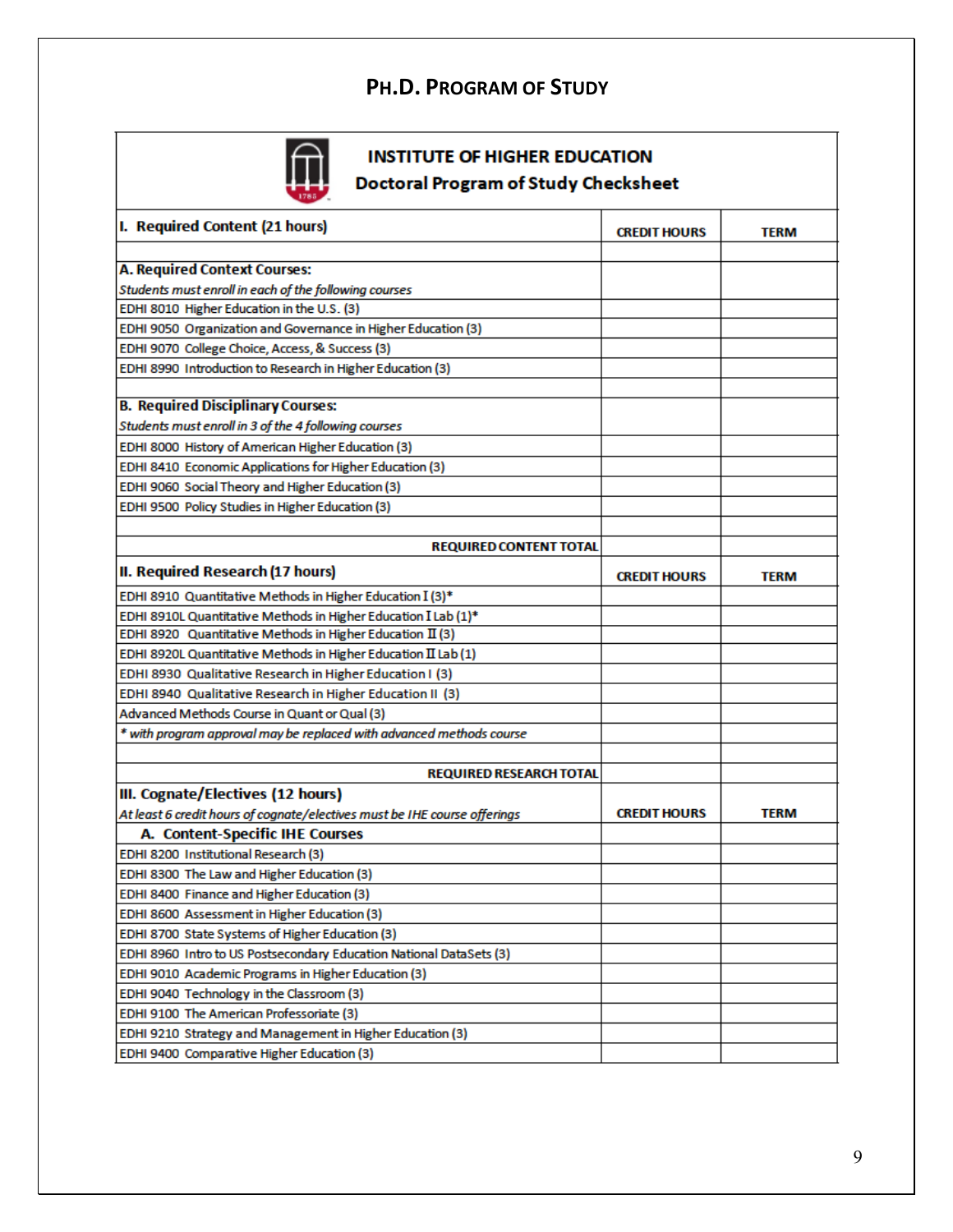

#### **INSTITUTE OF HIGHER EDUCATION Doctoral Program of Study Checksheet**

| $1100 - 1$                                                     |                     |             |
|----------------------------------------------------------------|---------------------|-------------|
| <b>B. Flexibly Focused IHE Courses</b>                         | <b>CREDIT HOURS</b> | <b>TERM</b> |
| EDHI 7650 Applied Project in Higher Education (3)              |                     |             |
| EDHI 9020 Critical Issues in Higher Education (3)              |                     |             |
| EDHI 9630 Critique of Literature in Higher Education (2-6)     |                     |             |
| EDHI 9700 Internship in Higher Education (1-6)                 |                     |             |
|                                                                |                     |             |
| <b>Non-IHE Courses</b><br>C.                                   | <b>CREDIT HOURS</b> | <b>TERM</b> |
| Provide prefix/suffix, complete course title, and credit hours |                     |             |
|                                                                |                     |             |
|                                                                |                     |             |
|                                                                |                     |             |
|                                                                |                     |             |
|                                                                |                     |             |
| REQUIRED COGNATE/ELECTIVES TOTAL                               |                     |             |
| IV. Doctoral Dissertation (minimum 12 hours combined)          | <b>CREDIT HOURS</b> | <b>TERM</b> |
| EDHI 9000 Doctoral Research (1-9)                              |                     |             |
| EDHI 9300 Doctoral Dissertation (1-9)                          |                     |             |
| <b>REQUIRED DISSERTATION TOTAL</b>                             |                     |             |
|                                                                |                     |             |
| <b>TOTAL CREDIT HOURS</b>                                      |                     |             |
|                                                                |                     |             |
| Total seated course credit hours: 50                           |                     |             |
| Total credit hours, including dissertation: 61                 |                     |             |
|                                                                |                     |             |

#### **Program of Study Notes**:

- IHE course descriptions can be viewed at [https://ihe.uga.edu/courses/ph.d.](https://ihe.uga.edu/courses/ph.d)
- Additional course descriptions, objectives, topical outlines can be viewed via the UGA Bulletin at <http://www.bulletin.uga.edu/>
- Students entering the program without exposure to coursework covering principles of basic inferential statistics should enroll in EDHI 8910 and EDHI 8910L (or an equivalent) prior to taking EDHI 8920.
- No required courses can be taken outside of the Institute. Required courses must be completed in the traditional format. Students may not substitute independent study courses for required courses.
- Requests for Transfer credit must be approved in advance by the Graduate Coordinator and must adhere to th[e UGA Graduate School's policy](https://grad.uga.edu/index.php/current-students/policies-procedures/academics/acceptance-of-credit-by-transfer/) and may only be counted toward the non-IHE electives section of the program of study.
- Individual changes or substitutions to a student's Program of Study must be approved by both the Graduate Coordinator and the adviser and should only be requested in extenuating circumstances.
- No courses with a grade below a 'C' may be placed on the final Program of Study. Further, students must be admitted to candidacy within 6 years of their first semester of graduate study to prevent courses from expiring.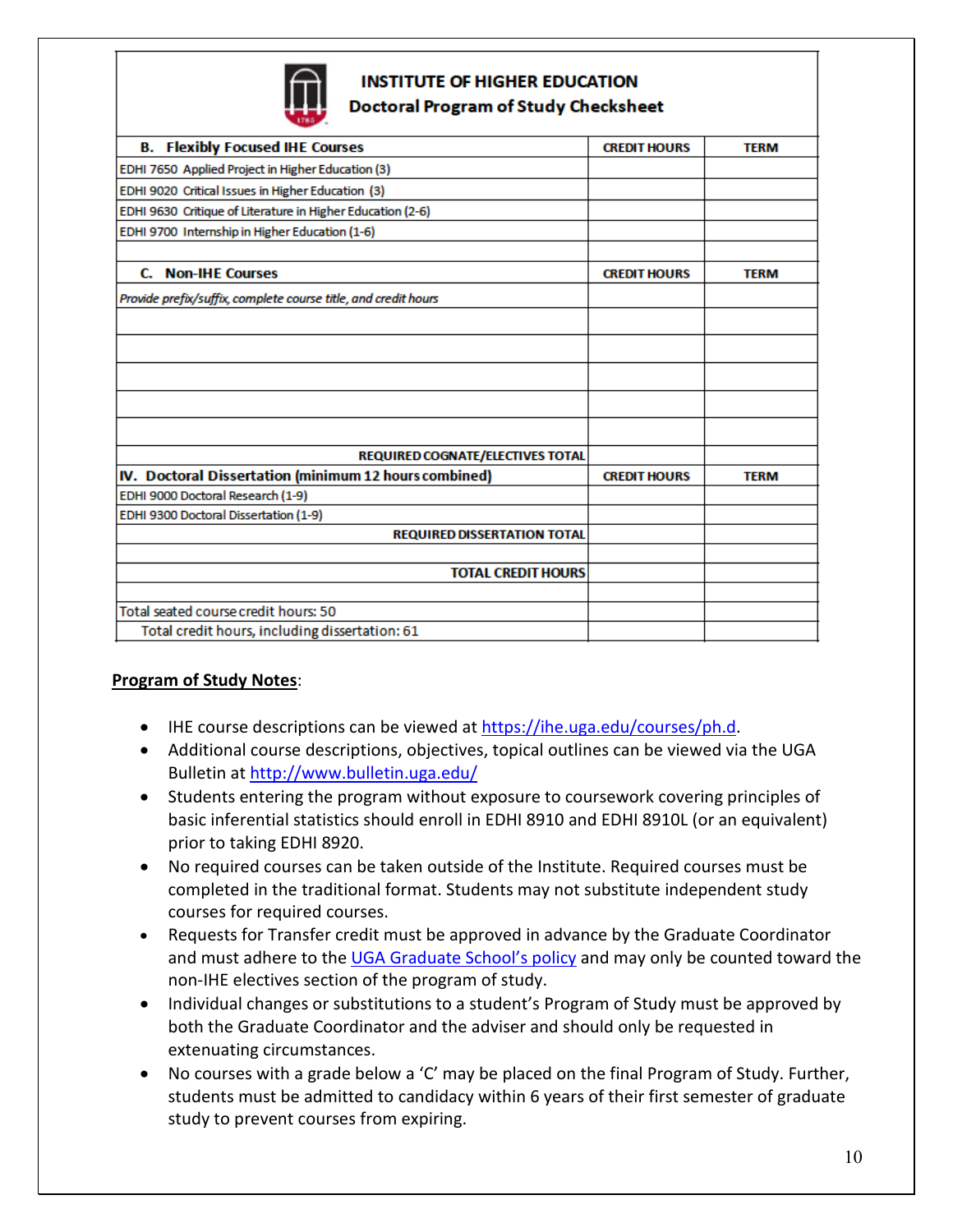# **PROGRAM STAGES**

There are six major stages in the student's progression toward the completion of doctoral degree requirements and graduation.

#### **1. Coursework**

During the first-year, doctoral students complete prescribed courses as a part of the Higher Education curriculum. Students work with assigned advisors who hold similar research interests throughout the completion of their studies. Each semester students are required to meet with their advisors and complete the advisement form to be cleared for registration. At the end of each year, students will be asked to complete a short written review of their progress and experiences during the first year.

- Please see Appendix  $\overline{A}$  for the Advisement Form.
- Please see Appendix  $\bf{B}$  for the Annual Review.

#### **2. Formation of Dissertation Committee**

The dissertation committee is created nearing the end of the student's second year of study and is composed of three to four faculty members. One member of the committee will serve as the student's Major Professor, or MP. The MP should have an interest in the topic or issue that the student is considering for his or her dissertation. The dissertation committee must approve the student's final program of study, conduct the student's written and oral comprehensive exams, and approve the student's dissertation proposal for their advancement to doctoral candidacy. The MP oversees and approves the student's dissertation research, writing, and the student's dissertation defense.

• Please see Appendix  $\underline{C}$  for detailed information on who can serve on the dissertation committee.

#### **3. Program of Study Meeting**

The Program of Study meeting happens near the end of the student's last semester of coursework and includes the student and the dissertation committee. Together they fulfill three main purposes.

- 1. Review of Coursework: The group will summarize how the student's courses have prepared them to examine a topic they may use for their dissertation. Special attention will be paid to non-IHE coursework and methods courses.
- 2. Discussion of Potential Dissertation Topic: Many students prepare an outline a 1-2 page summary of a potential dissertation topics in advance of their Program of Study meeting. The actual format is determined by the MP. The student will discuss this with their dissertation committee.
- 3. Identification of Comprehensive Exam Questions: The committee will identify comprehensive exam topics that align with IHE course content and the student's dissertation interests.
- 11 • The Program of Study form must be completed and submitted to the Graduate School via GradStatus. This will be completed by the program coordinator.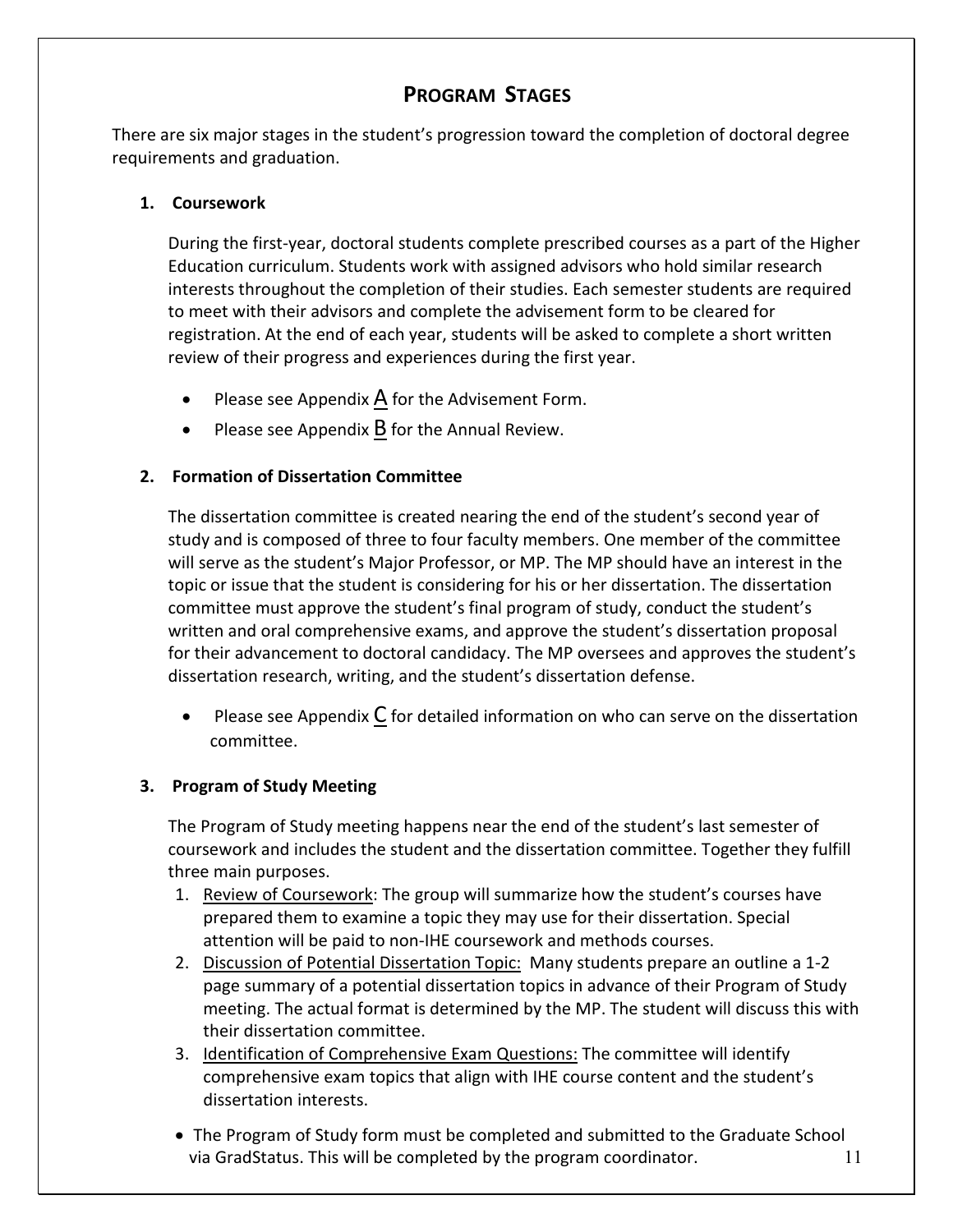#### **4. Comprehensive Examinations**

Comprehensive Exams are intended to synthesize what has been studied during a student's doctoral coursework while incorporating potential dissertation topics the student intends to pursue. There are two components of comprehensive exams:

- 1. Written Exam: This portion includes three questions on subjects that are determined during the Program of Study meeting by the student's dissertation committee. All questions will be answered over a predetermined three-week period. The use of books or notes will be permitted. The student's dissertation committee will evaluate the written portion on a pass/fail basis and provide ratings on four areas as well as comments.
- 2. Oral Defense: This portion is scheduled after the written portion has been graded. The oral examination is aimed at assessing the student's ability to integrate coursework and recent studies in a critical and thoughtful fashion.
- Please see Appendix D for a detailed explanation of the Comprehensive Exam process and a copy of the Comprehensive Exam Evaluation form.

#### **5. Dissertation Proposal and Admission to Candidacy**

Closely following the successful completion of comprehensive exams, students will identify a specific topic for their doctoral research and dissertation. Students then construct a formal proposal describing their selected topic. Applicable research methods of inquiry and analysis that align with the topic, problem, or issue should also be included. The precise format of the dissertation proposal is determined between the major professor and the student. Upon committee approval of the proposed dissertation, the student is officially admitted to candidacy for a doctoral degree and begins dissertation research.

- Please visit [www.ovpr.uga.edu/hso/](http://www.ovpr.uga.edu/hso/) for the requirements for research using human subjects.
- The Admission to Candidacy form must be submitted via [Gradstatus](https://gradstatus.uga.edu/Forms/G162) by the student.
- Please see appendix  $E$  for more information in Admission to Candidacy.

#### **6. Dissertation Completion and Defense**

A student's doctoral dissertation should signify familiarity with research methods as well as the broader field of higher education, and the finished product should demonstrate a contribution to the field. As such, students will need to carry out the proposed research of their study and report the findings in a manner that meets the expectations of the major professor. Upon MP approval to schedule a defense, students will present their dissertation and field questions during the doctoral defense. Students should confer with their committee to schedule the final defense.

• Please see Appendix F for detailed information on Dissertation Completion and Defense.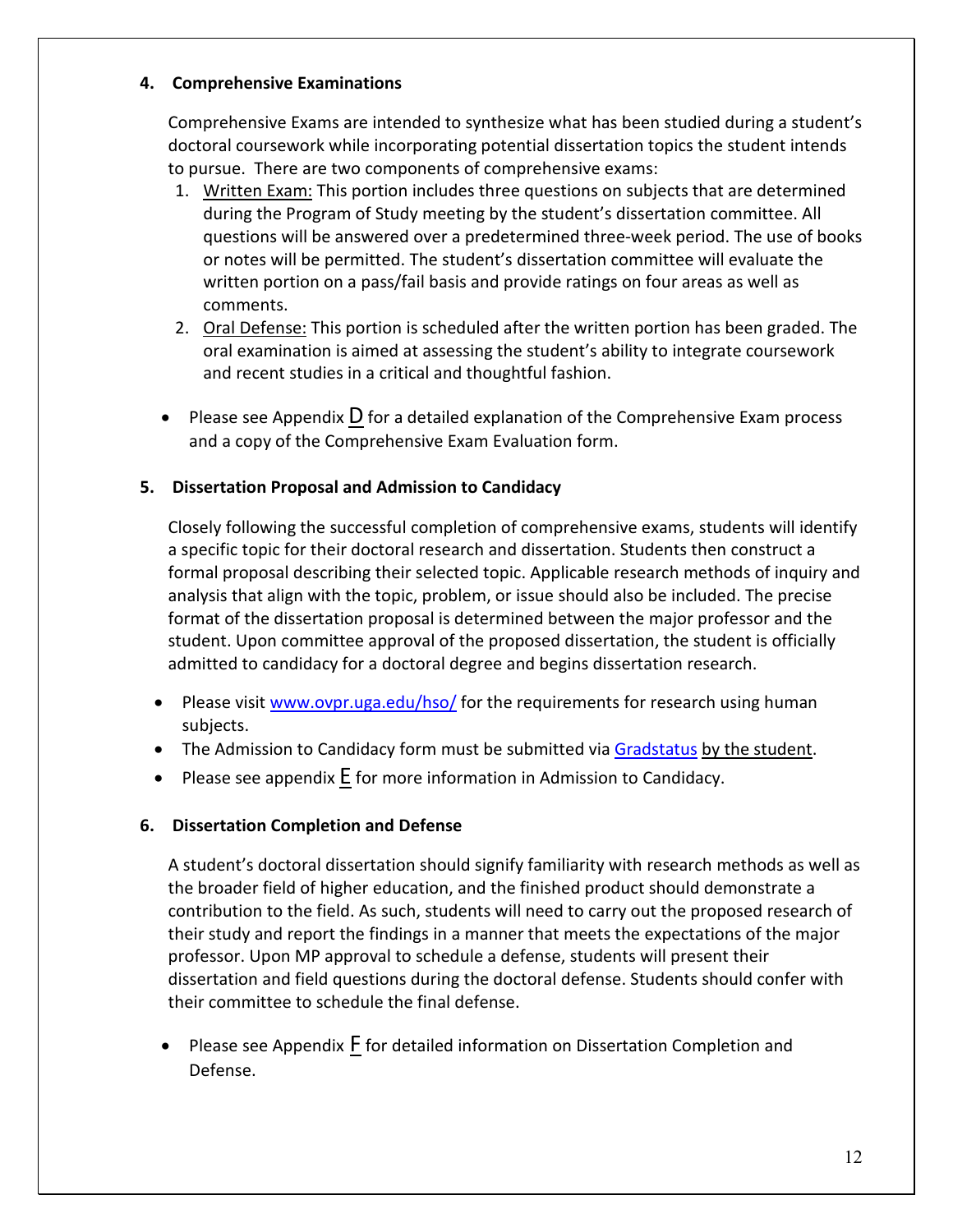## **EXPECTATIONS FOR SCHOLARSHIP AND SERVICE**

In addition to the curricular expectations of the Institute's PhD Program, the IHE faculty have identified the following benchmarks to guide student development during the Ph.D. program. Students will be asked to review their development in these areas during the annual review process at the end of each academic year. These reviews will then be evaluated by the MP and larger IHE faculty and used in the selection of IHE awards recipients.

#### 1. Assistantships:

At the beginning of each term, students should work with their assistantship supervisors to discuss responsibilities and expectations. Students on assistantship in external departments should share their work schedules with their respective faculty advisors. Students should successfully complete all assistantship expectations and demonstrate proficiency in relevant research and administrative skills. Supervisors will evaluate students at the end of each term.

#### 2. Instructional Assistant positions:

Each term, the program coordinator solicits applications from advanced doctoral students for volunteer instructional assistant positions with IHE core faculty. Instructional experience is viewed as the primary benefit of these teaching opportunities and the positions are unpaid. While students can apply for all positions, they may not serve as the instructional assistant for more than one course per term. It should be noted that because the courses are graduate level, assistants cannot be listed as instructors of record or classified officially as teaching assistants; however, the instructional assistant responsibility, with course and instructor name, may be listed on the CV.

#### 3. IHE events:

Students are expected to attend and participate in all IHE-sponsored events such as the annual Louise McBee Lecture, Education Policy Seminars (EPS), presentations associated with faculty searches, and various social gatherings. Graduate assistantship duties and courses are the only reasons students should be absent from events. Further, students should request flexibility from their assistantship supervisors to attend events when possible.

#### 4. Conferences:

Individually or with a team, students should submit at least one research-based proposal for the ASHE, AERA, AIR, APPAM, or similar annual meetings by the end of their second year. In fact, many students have submitted proposals based on assignments from methods coursework during the first year. Students should also plan to attend at least one of these research conferences during the course of their doctoral study.

#### 5. Publications:

Students should submit at least one manuscript to a peer-reviewed journal by the end their third year. This could be sole authored or co-authored with IHE faculty, other students or alumni.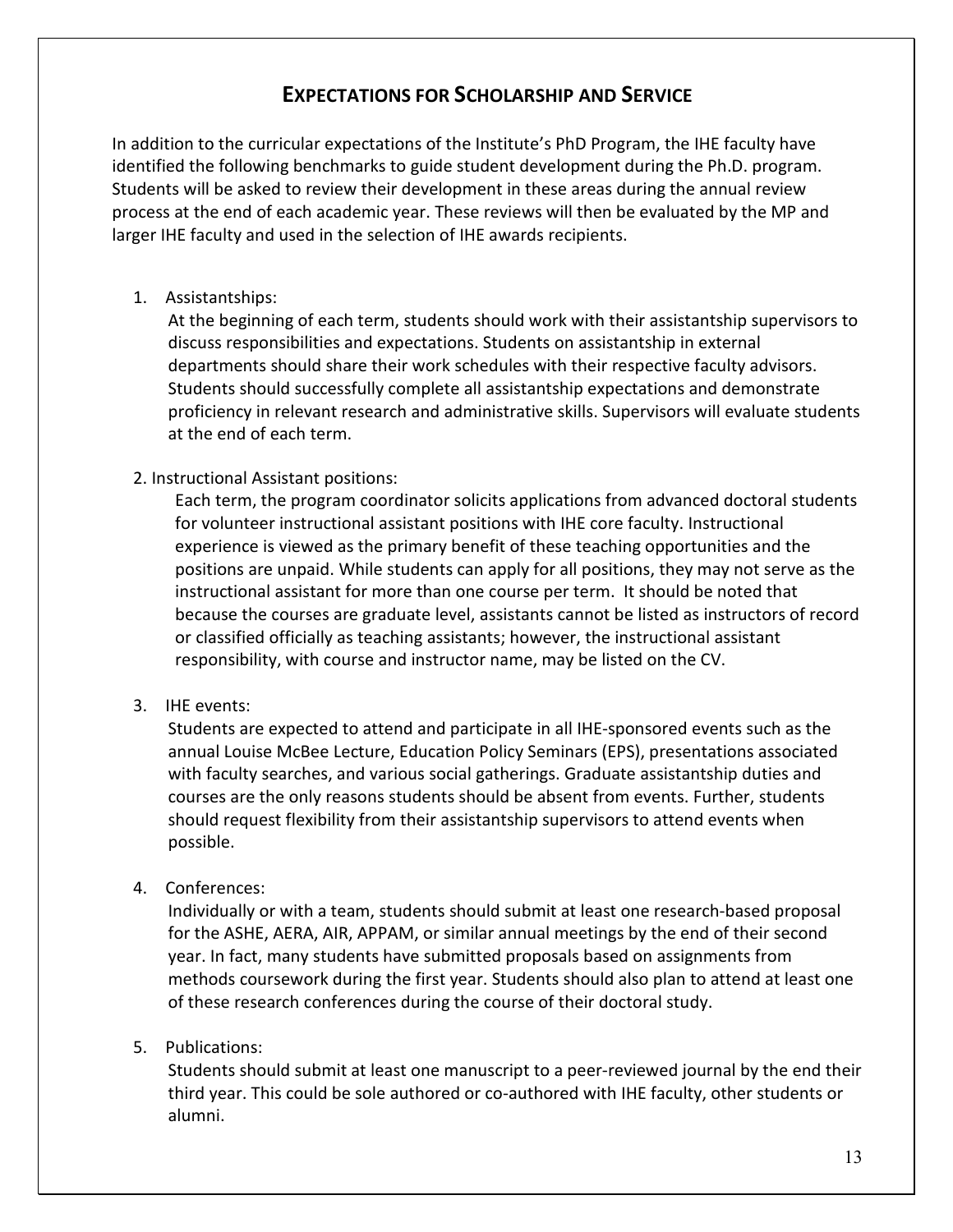6. Funding:

Students should work with their major professors to identify and possibly apply for grant support for research projects. Possible funding sources include: IES, NCES, NSF, Spencer Foundation, Ford Foundation, and W.T. Grant Foundation. Students should also identify and possibly apply for dissertation funding from sources such as the UGA Graduate School, AERA, AIR, and Spencer and Ford Foundations.

- 7. Higher Education Student Society (HESS): Students are encouraged to participate in HESS events such as meetings, brown bag presentations, research roundtable sessions, and various social gatherings. Elections for new officers are held each Spring. All students are eligible for positions.
- 8. Awards:
	- Thomas G. Dyer Outstanding Dissertation Research Award:

Given annually to a doctoral student who is pursuing rigorous original scholarship in the field of higher education. Eligible students will have completed their comprehensive qualifying exams and be in the early stages of dissertation research. The award is named in honor and memory of University Professor, Professor of Higher Education and History, and longtime University of Georgia administrator, Thomas G. Dyer, who served as Institute director at the time of his retirement in 2006. This award is designed to promote and support excellence in the study of higher education through doctoral research.

• Zell and Shirley Miller Fellowship:

Awarded annually to a doctoral student of high promise in the Institute of Higher Education. In making its determination, the IHE Graduate Studies Committee takes into account the scholarly potential of the candidate together with an assessment of his/her academic record and professional achievement. The fellowship was established to support doctoral study of significant issues in the field of higher education.

• Libby V. Morris Leadership Award:

This award is given to a student who shows potential for leadership in colleges and universities and fosters a commitment to the land-grant missions of instruction, research, and public service. Dr. Morris is currently the Zell Miller distinguished professor of higher education and director of the Institute of Higher Education.

• J. Douglas Toma Excellence in Scholarship and Service Award:

Presented annually to a student who combines a strong record of academic achievement with commitment to the professional field. In making its determination, the Graduate Studies committee considers the student's academic achievement and his/her service to the profession, as noted by institutional engagement and/or service to the profession. The award is named in honor and memory of J. Douglas Toma, professor of higher education and founder of the Institute of Higher Education's Executive Doctoral Program in Higher Education Management. Professor Toma was committed to developing scholars and leaders in American and international higher education.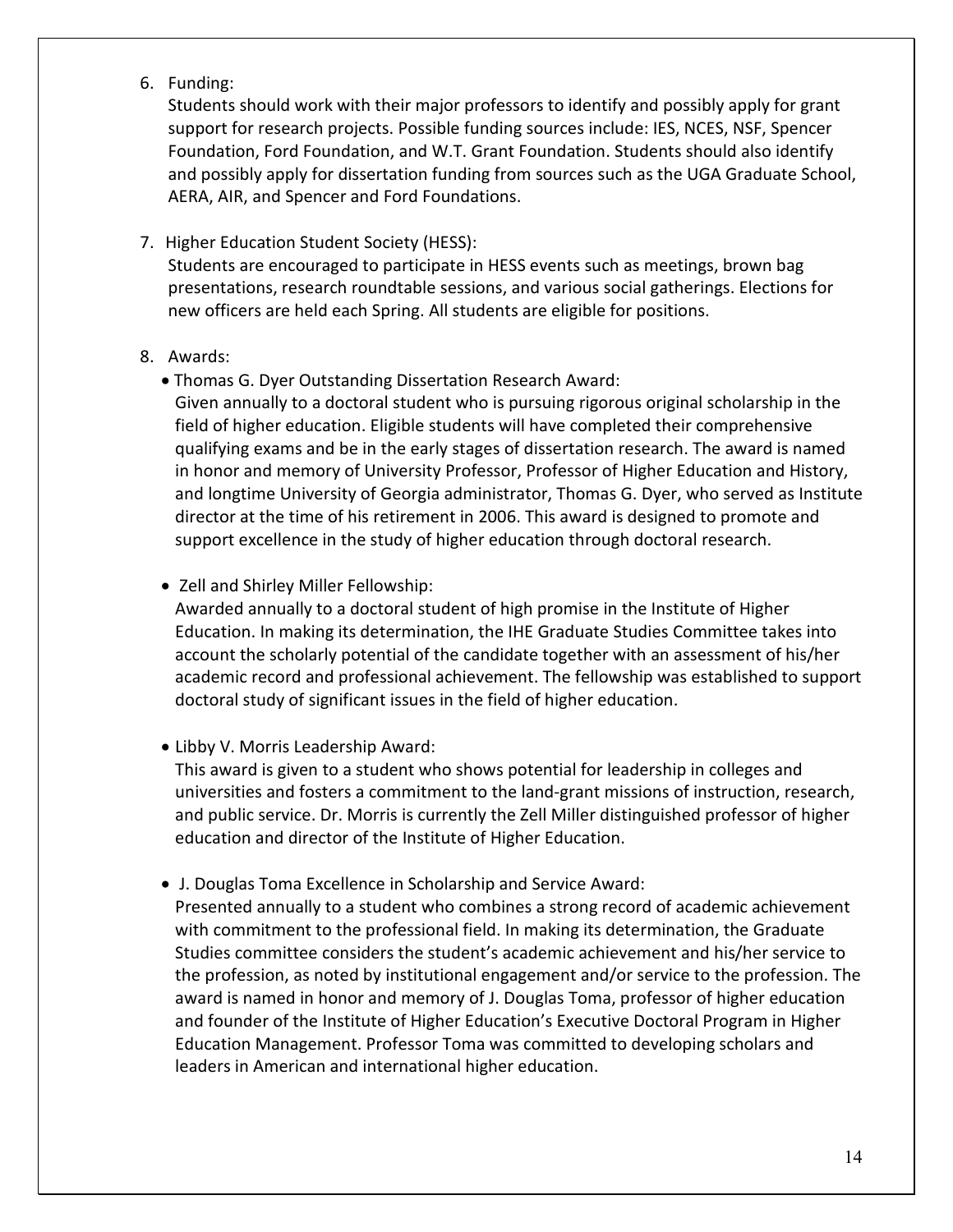### **MAINTAINING SATISFACTORY PROGRESS**

Both the UGA Graduate School and the Institute of Higher Education have established guidelines for students as they complete degree requirements. The guidelines cover both academic and professional progress and should provide the framework for timely and successful completion of the program. While some of the guidelines below overlap [UGA Graduate School policies and](https://grad.uga.edu/index.php/current-students/policies-procedures/)  [procedures,](https://grad.uga.edu/index.php/current-students/policies-procedures/) the following list is not exhaustive. Students have the responsibility for keeping themselves apprised of current requirements both for the degree program and the Graduate School.

#### **Academic Progress**

#### Academic Honesty:

The University of Georgia seeks to promote and ensure academic honesty and personal integrity among students and other members of the university community. [A Culture of Honesty,](https://honesty.uga.edu/_resources/documents/academic_honesty_policy_2017.pdf) UGA's academic honesty policy and procedures, was developed to serve these goals. All members of the academic community are responsible for knowing and adhering to the policy and procedures on academic honesty.

#### Enrollment Policy:

Graduate students must register for a minimum of 3 hours of credit during any semester in which they use University facilities and/or staff time. A student who holds an assistantship must register for a minimum of 12 hours of graduate credit fall and spring semesters and 9 hours of graduate credit during the summer semester.

All enrolled students pursuing graduate degrees at the University of Georgia must maintain continuous enrollment from matriculation until completion of all degree requirements. Continuous enrollment is defined as registering for a minimum of three (3) credits in at least two semesters per academic year (Fall, Spring, Summer), including the 3 credit hours that is required for registration during the semester in which degree requirements are complete, until the degree is attained or status as a degree-seeking graduate student is terminated. Doctoral students who have advanced to candidacy and thesis-writing master's students who have satisfactorily completed all required courses are allowed to register at a rate equivalent to the prevailing instate tuition rate. This policy specifies a minimum for maintaining status as a degree-seeking graduate student only. It does not supersede the minimum enrollment requirements of other programs, offices, or agencies. Doctoral students must maintain enrollment during fall and spring semesters (breaking only for summer semesters) until the residency requirement (30 hours for PHD) has been met.

For additional requirements and information on leaves of absence, please visit <https://gradweb01.cc.uga.edu/index.php/current-students/enrollment-policy/>

#### Grades and Evaluations:

There are many points of evaluation throughout the completion of the program. These include course grades, annual evaluations, and each program milestone listed in the stages above.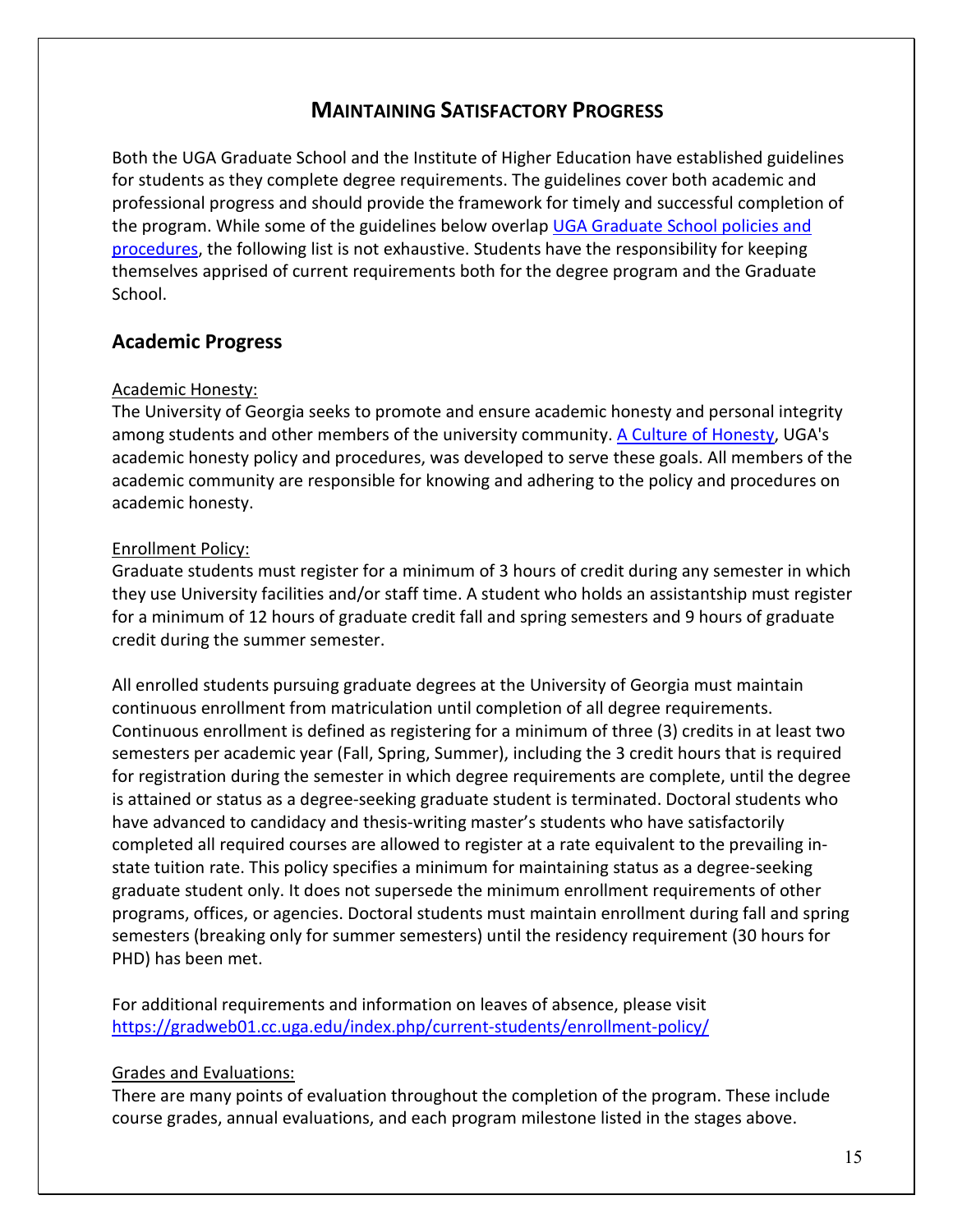Further, the Graduate School requires that students maintain an average of 3.0 (B) both on the graduate transcript and on all courses on the program of study to be eligible for admission to candidacy and graduation. No grade below C (2.0) will be accepted as part of a program of study for a graduate degree.

#### Timely completion:

For each program stage, students are expected to follow both Graduate School Policy and meet internal deadlines for completion.

Students should refer to the program stages and appendices for additional guidance on maintaining timely completion of the PhD program. Student progress will be reviewed each spring based on the student's annual review. Students who do not meet the milestones below may be found in violation of maintaining satisfactory academic progress and may be required to submit additional information or to meet with their major professor, dissertation committee, and/or graduate coordinator.

- Students are expected to maintain continuous enrollment in compliance with the UGA enrollment policy (p.15) and the IHE policy to complete a minimum of 12 credit hours per calendar year.
	- Full-time students should complete required coursework within 2 calendar years.
	- Part-time students are encouraged to complete required coursework within 3 calendar years.
- Program of Study meetings should be held no later than the semester during which students will complete required coursework. Programs of Study will not be approved if students have incomplete grades or unfinished coursework.
	- Graduate School policy requires that student should successfully complete all degree requirements including admission to candidacy, except the dissertation, within a period of six years. This time requirement dates from the first registration for graduate courses on a student's program of study.
- Students are expected to successfully complete written and oral comprehensive exams within 2 semesters (including the summer term) of the Program of Study meeting.
	- Students are expected to successfully complete oral comprehensive exam in the same semester as the written comprehensive exam.
	- Students are expected to successfully defend dissertation proposal within 2 semesters (including the summer term) of the oral comprehensive examination.
	- Students are expected successfully defend final dissertation within 2 years of dissertation proposal defense.
		- Graduate School Policy requires that the dissertation must be completed within five years following the admission to candidacy in order to qualify for graduation. If a doctoral student's candidacy expires the first week of classes in the final semester of the fifth year, the student is granted the remainder of the semester to complete degree requirements. A candidate for a doctoral degree who fails to complete all degree requirements within five years of being admitted to candidacy, will be required to take the comprehensive examinations again and be admitted to candidacy a second time.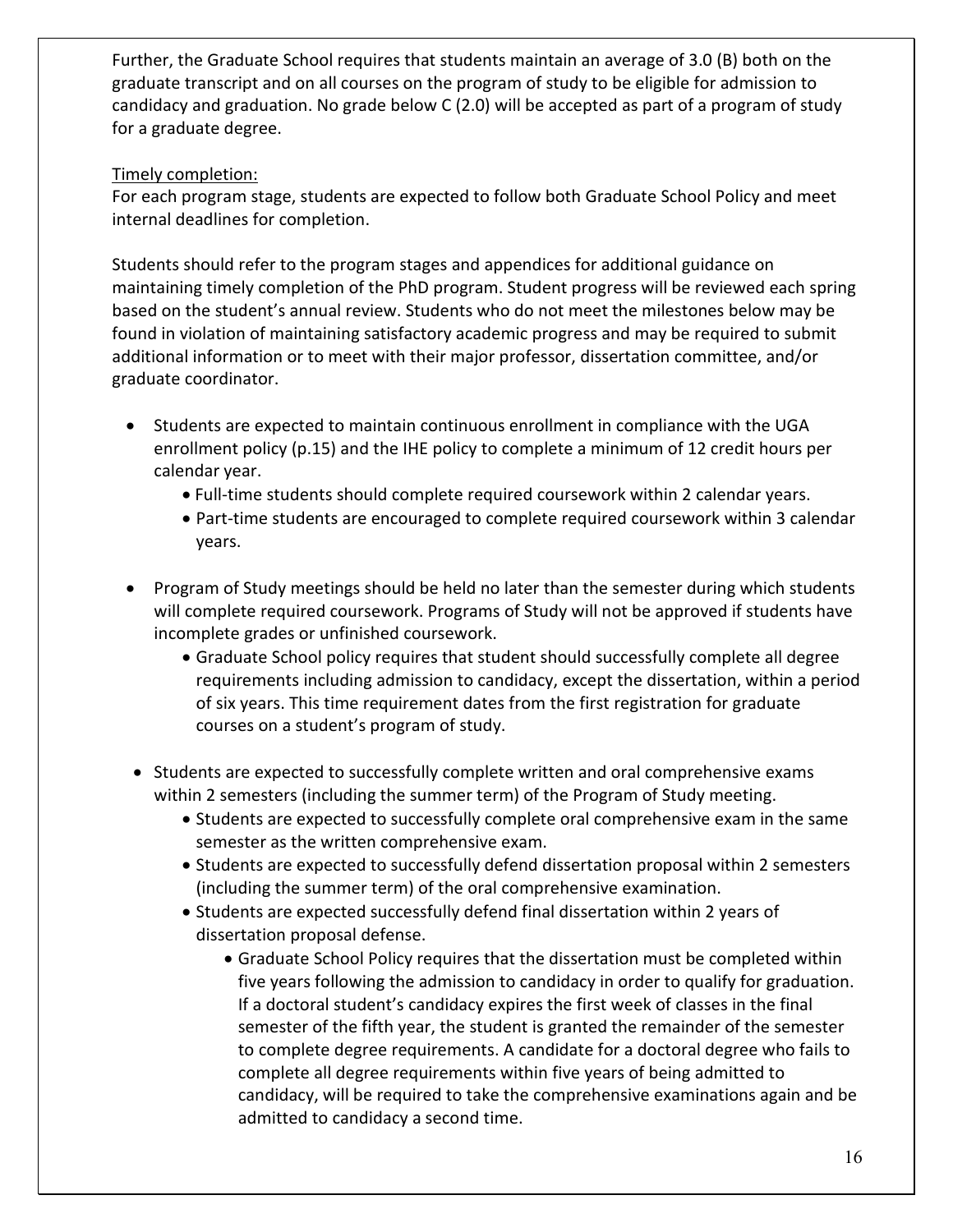#### **Professional Progress**

#### Professional Standards of Behavior:

Students are expected to demonstrate professional behavior while enrolled in the PhD program and to act in a manner that demonstrates integrity and respect for others and the campus environment. Students must adhere to all UGA policies governing [research and academic conduct,](https://conduct.uga.edu/content_page/code-of-conduct) [non-discrimination and antiharassment,](https://eoo.uga.edu/policies/non-discrimination-anti-harassment-policy) and [workplace violence.](https://policies.uga.edu/Human-Resources/Employment/Employment-Related-Policies/Workplace-Violence/)

#### Assistantships:

Graduate assistantships provide financial assistance to students while allowing them to work closely with one or more faculty members on specific research or in an administrative role with an external office. The department may also nominate a limited number of highly qualified students for university-wide assistantships. Assistantships are awarded on a competitive basis and are generally awarded for the fiscal year. Graduate assistantships range from 13-20 hours of work per week during Fall and Spring semesters. Students on assistantship must register for 12 credit hours each in the Fall and Spring terms and 9 credit hours in the Summer. Full tuition is waived for graduate students holding assistantships, but students must pay some fees. All graduate assistants including international students - are required to file U.S. income tax. Please visit the [Office of](https://isl.uga.edu/taxes/)  [International Student Life](https://isl.uga.edu/taxes/) for more information and assistance in filing. Based on budgetary constraints there is no guarantee of assistantships beyond the first year, but IHE has a strong history of renewing funding up to four years and with the potential for summer funding.

Graduate students who hold assistantships are evaluated regularly on their progress in the degree program and their performance in their assistantship assignment. The purpose of the evaluation is to aid the student in progression through the program and in professional development. Students and assistantship supervisors are responsible for submitting formal evaluations once per term.

Results of these evaluations are used by the director, graduate coordinator, major professor, and assistantship supervisor in providing guidance for improvement and for assigning grades for EDHI 9005 on a S/U basis. Further, students are informed when an evaluation indicates that their performance is unsatisfactory. Repeated negative evaluations, lack of adequate progress toward the completion of the degree, or academic probation may result in termination of assistantships.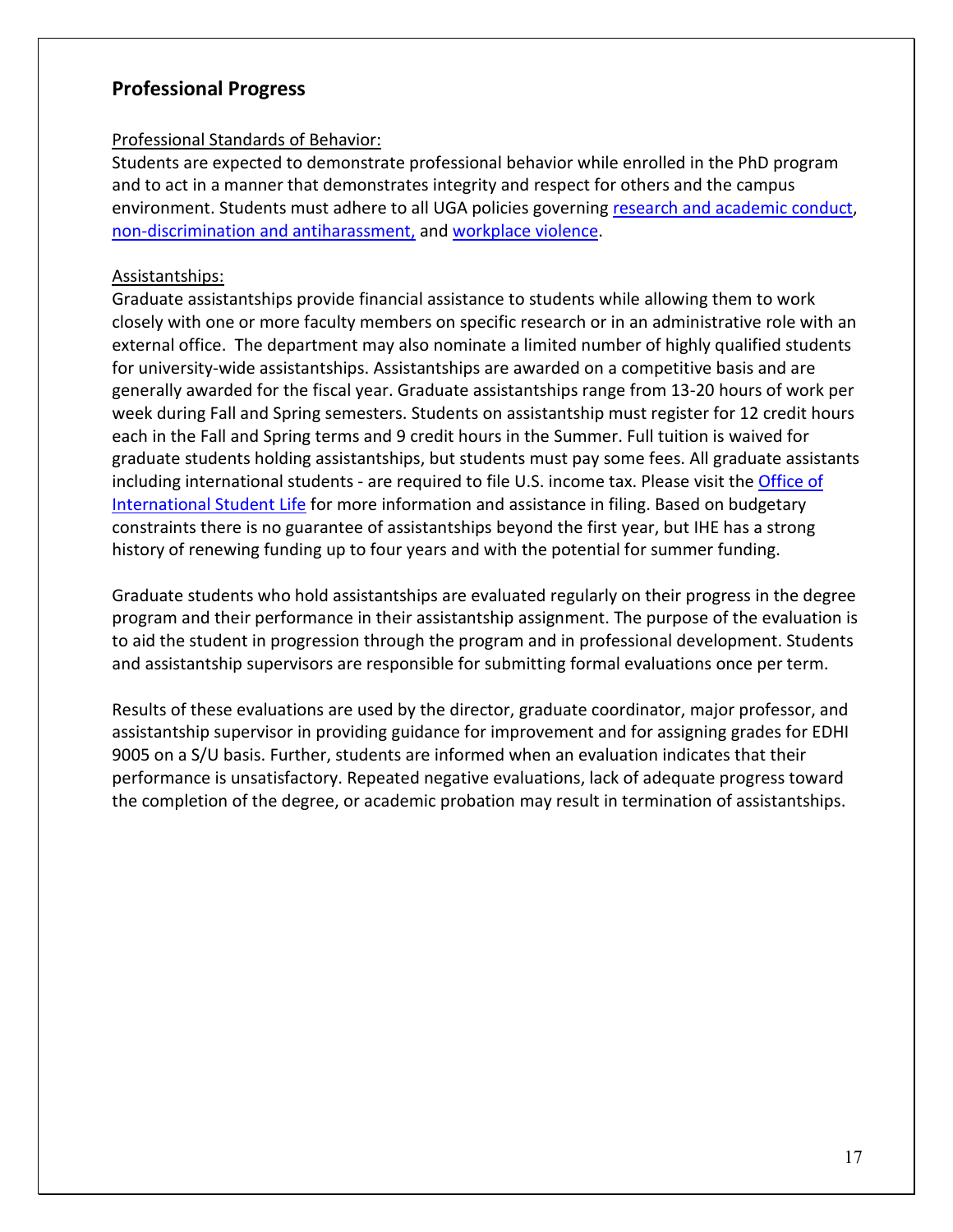## **PROBATION AND DISMISSAL**

#### **Graduate School Dismissal**

Per [UGA Graduate School Policy,](https://grad.uga.edu/index.php/current-students/policies-procedures/academics/probation-and-dismissal/) students with a cumulative graduate course GPA below 3.0 for two consecutive terms are placed on academic probation by the Graduate School. They then must make a 3.0 or higher GPA (in graduate courses) every succeeding semester until the cumulative graduate GPA is 3.0 or above. If they make below a 3.0 semester graduate GPA while on probation, they are dismissed. When students repeat a graduate course, the last grade will be utilized to calculate the cumulative graduate GPA that is used for probation, dismissal, admission to candidacy and graduation unless the course is identifies as repeatable. Grades of S, U, I, and V will not be used in calculating the cumulative graduate average. However, when a grade of I converts to F, this may result in an action of probation or dismissal for the semester in which the conversion takes place, even if the student is not registered for the semester in which it converted.

Students who are dismissed by the Graduate School for academic reasons may appeal the dismissal to the dean of the Graduate School. The appeal must be submitted to the dean within 30 calendar days following receipt of notice of dismissal. Information concerning the appeal process may be obtained in the Graduate School. Please contac[t gradassociatedean@uga.edu](mailto:gradassociatedean@uga.edu) for more information.

#### **Departmental Dismissal**

Students may be dismissed at the end of any semester if they have not made sufficient academic progress to warrant continuance of study. Dismissal of graduate students will follow policies and procedures adopted by the program and noted in this handbook. The program will immediately notify the Graduate School of a dismissal. A student may be dismissed for:

- Failure to pass comprehensive or other required examinations
- Inadequate academic progress or timely completion
- Failure to meet program requirements (academic, professional)
- Failure to adhere to the honor code
- Title IX/Non-Discrimination and Anti-Harassment violation
- Research misconduct
- Violation of ethical (professional) standards

**Should students meet any of the conditions above that warrant dismissal, the student, MP, and Graduate Coordinator will meet to discuss any potential for continued enrollment. If continued enrollment is possible, the department will send the student a letter detailing the agreed upon terms.**

Program dismissal triggers dismissal from the UGA Graduate School, unless the student remains in good standing in another program at UGA. Dismissal by a program may be appealed to the dean of the Graduate School after all avenues of appeal have been exhausted at the school or college level. This should be completed within 30 calendar days of the decision at the previous level.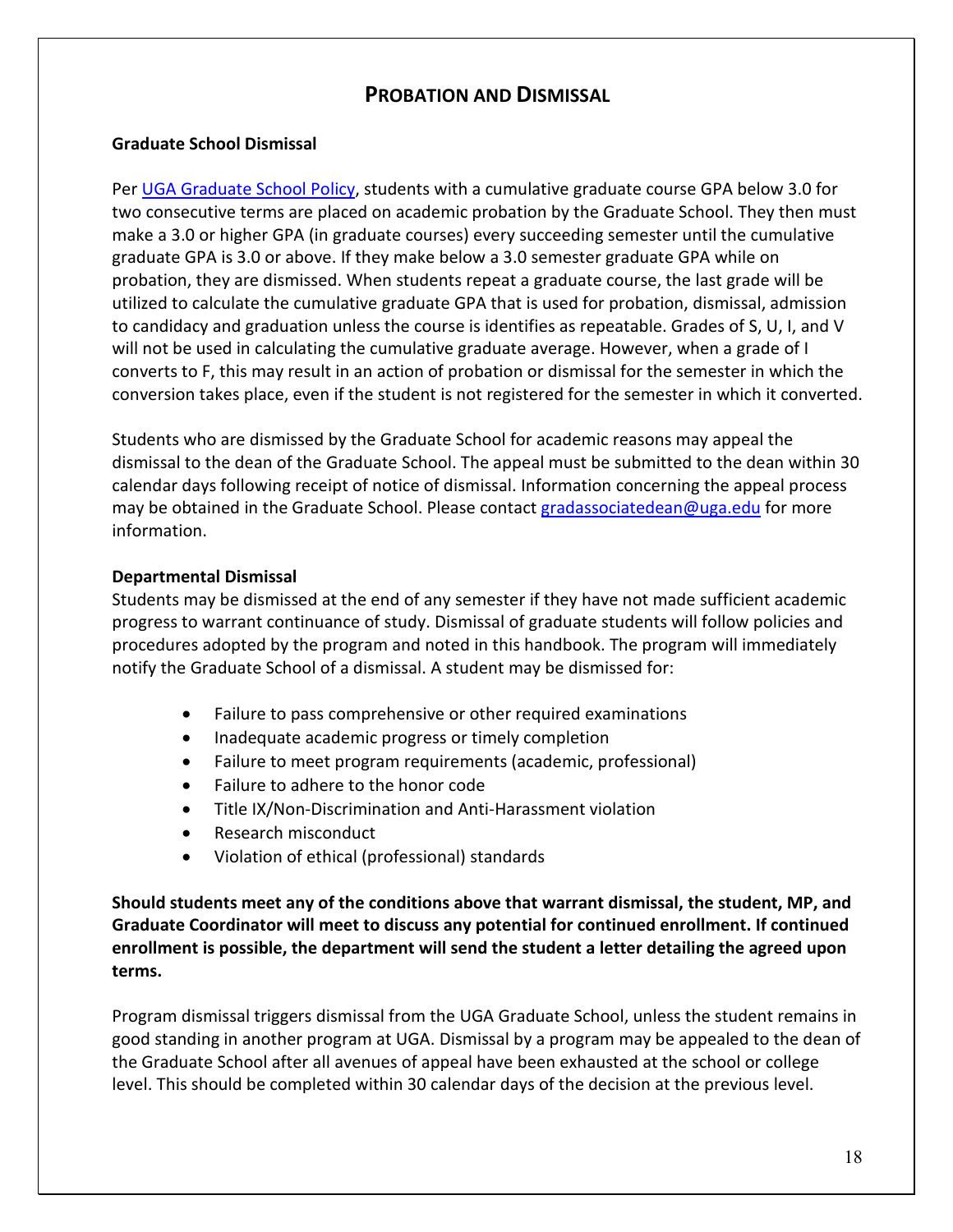If a student is dismissed by a program, they may reapply to the Graduate School for admission to the same graduate program or a different degree-granting unit, unless the dismissal was triggered by:

- Failure to adhere to the honor code
- Title IX/ Non-Discrimination and Anti-Harassment violation
- Research misconduct
- Violation of ethical (professional) standards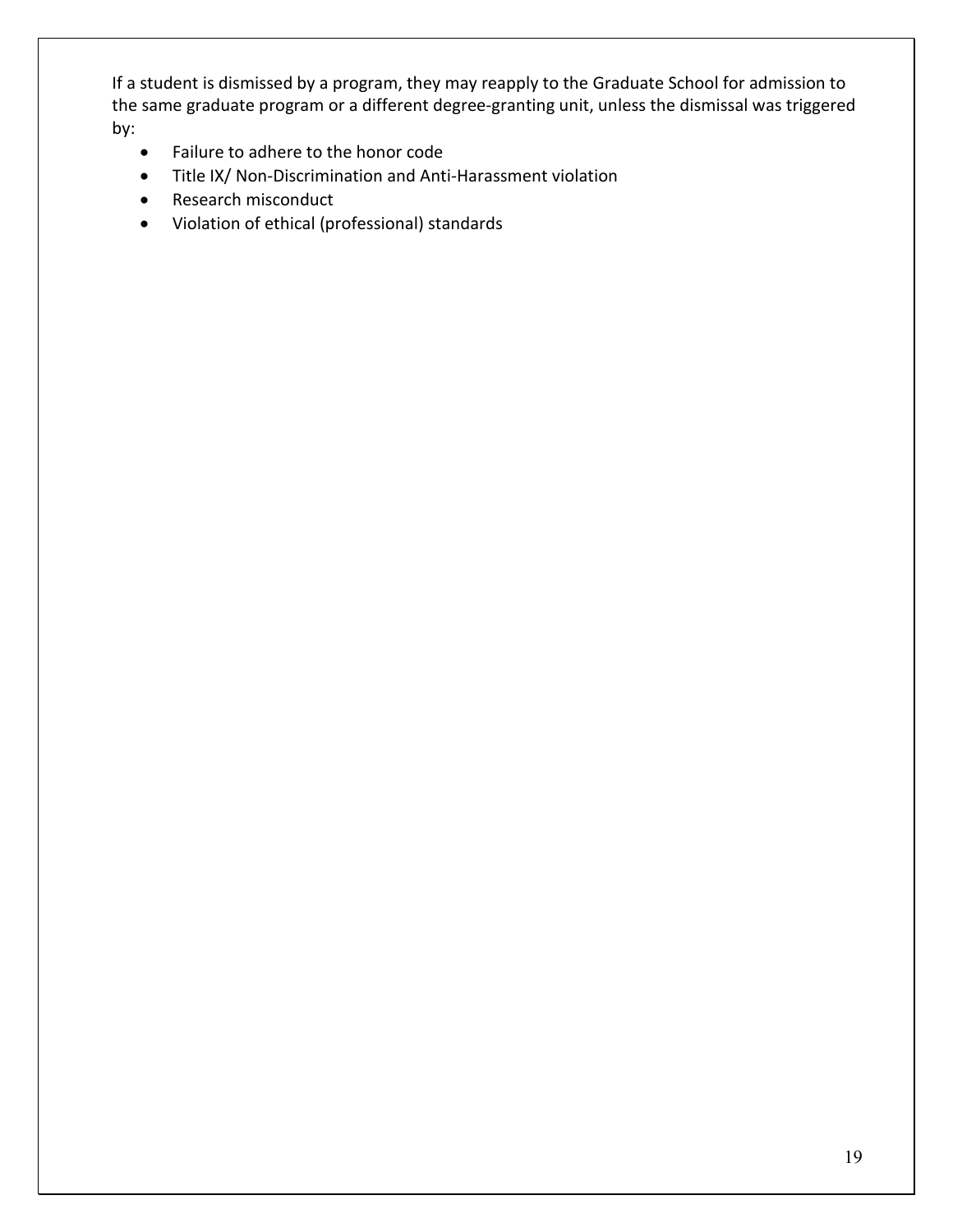# **STUDENT SUPPORT RESOURCES**

In addition to the support offered by the faculty and staff at the Institute of Higher Education, the following university-wide resources are available to IHE Graduate Students. Should students need departmental support in accessing or utilizing these resources they should contact their respective advisers or the program coordinator.

- 1. Academic Assistance
	- Office of Student Care and Outreach[: https://sco.uga.edu/](https://sco.uga.edu/)
	- Disability Resource Center:<https://drc.uga.edu/>
	- Division of Academic Enhancement:<https://dae.uga.edu/>
	- UGA Career Center: <http://www.career.uga.edu/>
	- UGA Libraries:<https://www.libs.uga.edu/>
- 2. Campus Engagement
	- Center for Leadership and Service:<https://cls.uga.edu/>
	- Center for Student Activities & Involvement:<https://involvement.uga.edu/>
	- Office of Service-Learning:<https://servicelearning.uga.edu/>
	- Multicultural Services and Programs[: https://msp.uga.edu/](https://msp.uga.edu/)
	- Institutional Diversity:<http://diversity.uga.edu/>
	- LGBT Resource Center:<https://lgbtcenter.uga.edu/>
	- International Student Life:<https://isl.uga.edu/>
	- Student Conduct:<https://conduct.uga.edu/>
	- Student Veteran Resource Center:<https://svrc.uga.edu/>
- 3. Financial Assistance
	- Financial Hardship Resources: <https://financialhardship.uga.edu/>
	- Emergency Funds: [https://studentaffairs.uga.edu/vp/content\\_page/emergency-fund](https://studentaffairs.uga.edu/vp/content_page/emergency-fund)
	- Financial Aid:<https://osfa.uga.edu/>
	- Food Scholarship: [https://tate.uga.edu/food\\_content\\_page/food-scholarship-home/](https://tate.uga.edu/food_content_page/food-scholarship-home/)
	- UGA Student Food Pantry:<https://ugapantry.weebly.com/>
- 4. Health and Wellness
	- ASPIRE Clinic:<https://www.aspireclinic.org/>
	- Homelessness and Foster Care:<https://sco.uga.edu/sco/embarkuga>
	- Bulldog Basics:<https://www.fcs.uga.edu/ssac/bulldog-basics>
	- Counseling and Psychiatric Services (CAPS):<https://www.uhs.uga.edu/caps/welcome>
	- Recreational Sports and Ramsey Student Center:<https://recsports.uga.edu/>
	- University Health Center:<https://uhs.uga.edu/>
	- Counseling:<https://coe.uga.edu/directory/counseling-and-personal-evaluation>
	- Psychology Clinic[: http://psychology.uga.edu/clinic-information](http://psychology.uga.edu/clinic-information)
	- Equal Opportunity Office:<https://eoo.uga.edu/>
	- UGA Police Department:<https://police.uga.edu/>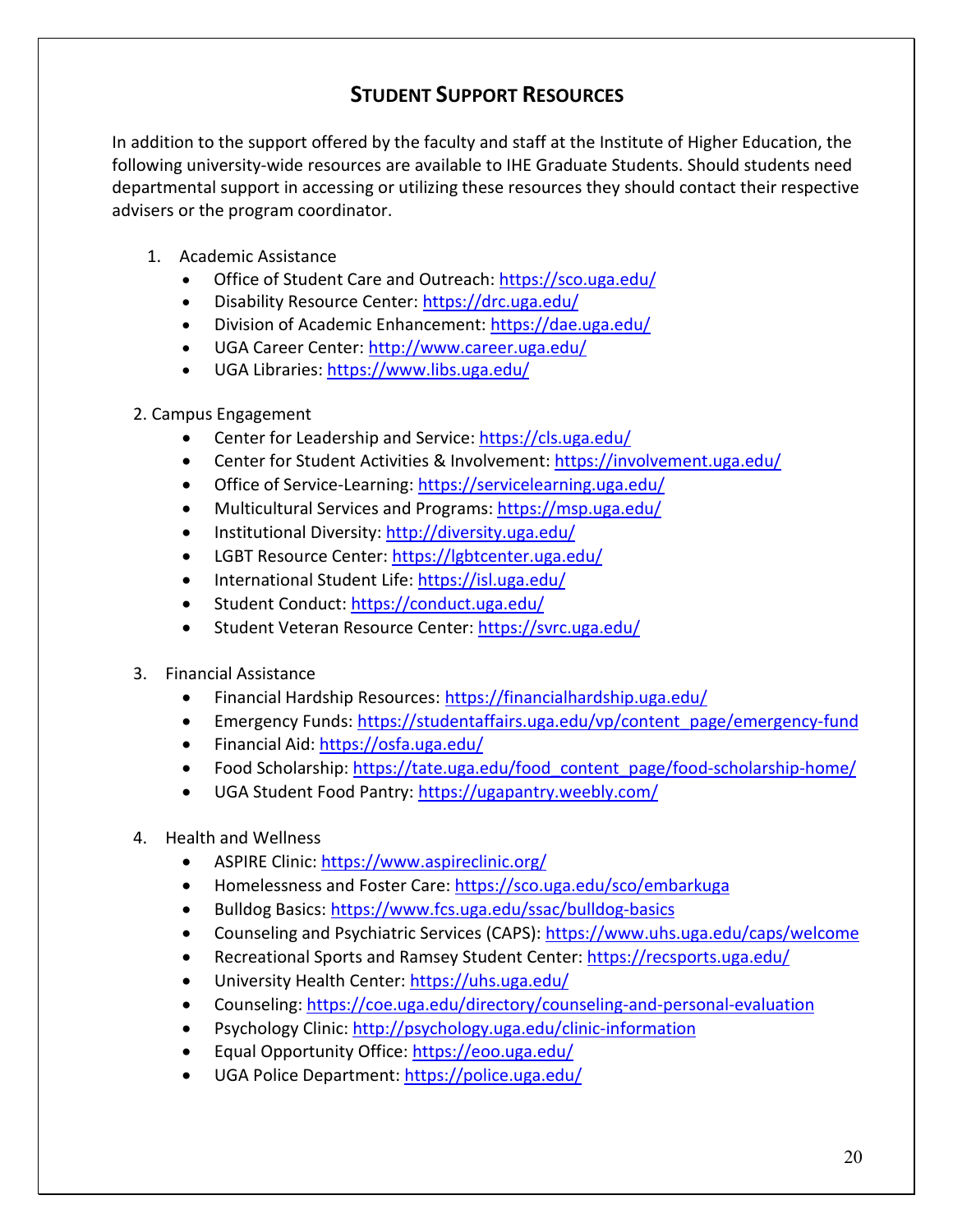# **APPENDIX A- ADVISEMENT FORM**

| <b>IHE ADVISEMENT FORM</b>                                    |                                   |                                       |                               |                                                                                 |  |  |  |  |
|---------------------------------------------------------------|-----------------------------------|---------------------------------------|-------------------------------|---------------------------------------------------------------------------------|--|--|--|--|
|                                                               |                                   |                                       |                               |                                                                                 |  |  |  |  |
| <b>Student Name:</b>                                          |                                   |                                       |                               | Term:                                                                           |  |  |  |  |
| Student ID:                                                   |                                   |                                       |                               |                                                                                 |  |  |  |  |
| Advisor/MP:                                                   |                                   |                                       |                               |                                                                                 |  |  |  |  |
|                                                               |                                   |                                       |                               |                                                                                 |  |  |  |  |
| Course<br>Prefix<br>(EDHI)                                    | Course<br><b>Number</b><br>(9500) | 5-Digit<br><b>CALL No.</b><br>(19885) | Credit<br><b>Hours</b><br>(3) | <b>Course Title and Instructor</b><br>(Policy Studies in Higher Education-Ness) |  |  |  |  |
|                                                               |                                   |                                       |                               |                                                                                 |  |  |  |  |
|                                                               |                                   |                                       |                               |                                                                                 |  |  |  |  |
|                                                               |                                   |                                       |                               |                                                                                 |  |  |  |  |
|                                                               |                                   |                                       |                               |                                                                                 |  |  |  |  |
|                                                               |                                   |                                       |                               |                                                                                 |  |  |  |  |
|                                                               |                                   |                                       |                               |                                                                                 |  |  |  |  |
| List Cognate/Elective Courses Below:<br>Total Credit Hours: _ |                                   |                                       |                               |                                                                                 |  |  |  |  |
|                                                               |                                   |                                       |                               |                                                                                 |  |  |  |  |
| <b>BOY KOR</b>                                                | <b>Student Signature</b>          |                                       |                               | <b>DATE</b>                                                                     |  |  |  |  |
|                                                               | Advisor/MP Signature              |                                       |                               | <b>DATE</b>                                                                     |  |  |  |  |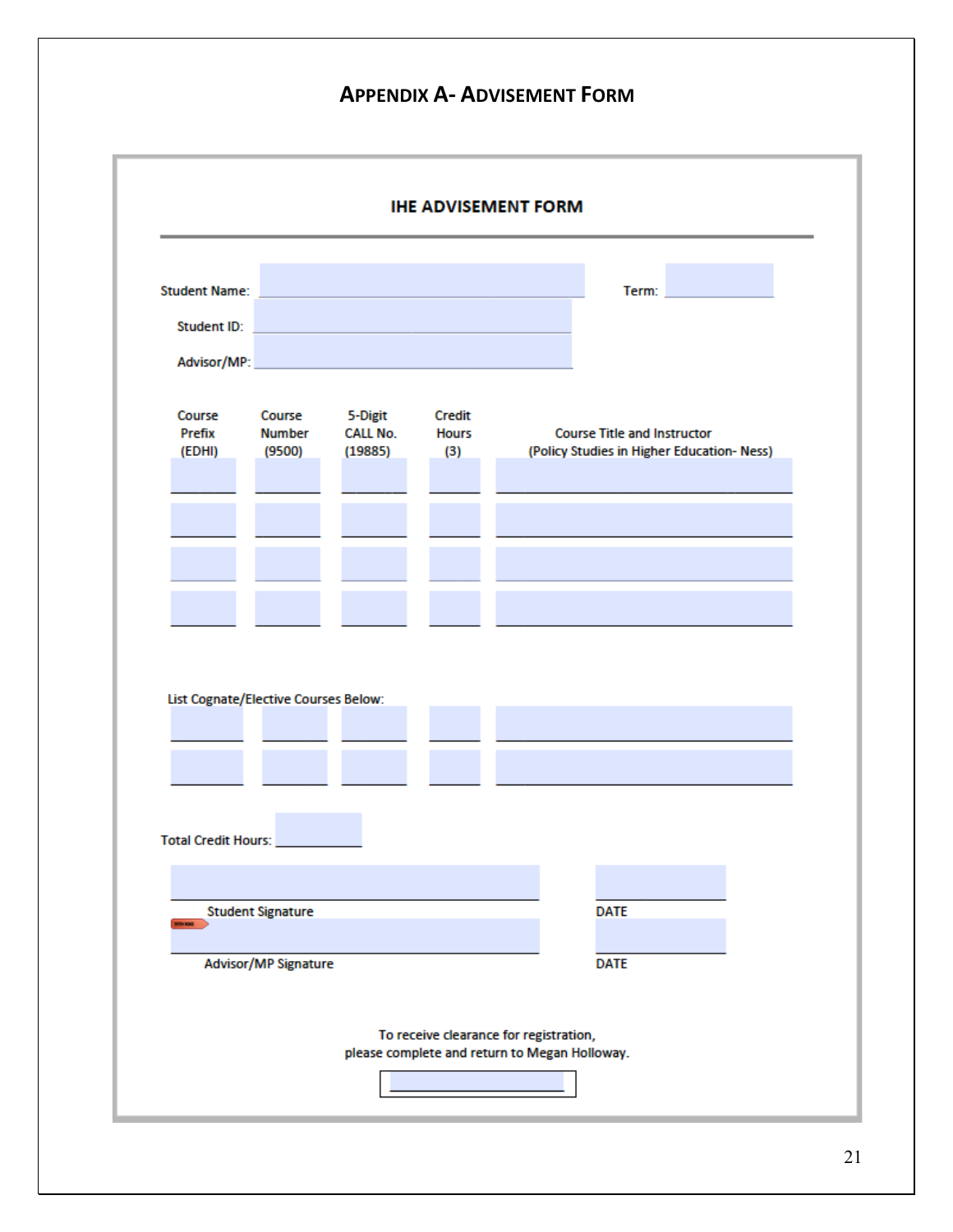# **APPENDIX B- ANNUAL REVIEW**

# IHE Ph.D. Student Academic Year Review

Please complete the following questions about your experience during the academic year. This information helps the Institute to track the achievements and progress of Ph.D. students for this academic year and to make plans for the upcoming academic year.

1. Please outline the progress you have made toward the fulfillment of your degree by listing the term and year you completed or plan to complete each milestone. Also, briefly outline your plans for the upcoming academic year and provide details related to any changes in your timeline or delays in progress.

| Coursework Completed:        |  |
|------------------------------|--|
| Written Comprehensive Exams: |  |
| Oral Comprehensive Exams:    |  |
| Proposal Defense:            |  |
| <b>Dissertation Defense:</b> |  |

- 2. Discuss the development of your research interests and tentative or established dissertation topics.
- 3. Briefly summarize your participation in any research projects, research teams, conference submissions and presentations, and publication submissions. Please identify the methodology for each item listed below as quantitative, qualitative, or mixed methods. If applicable, please include citations for conference presentations and publications and indicate if the project was funded.
	- a. Research projects:
	- b. Research teams:
	- c. Conference submissions:
	- d. Conference presentations:
	- e. Publication submissions:
	- f. Publications:
- 4. Discuss the development of your professional/career interests, indicate your participation in professional development/engagement activities, and identify any awards/honors you received. For example, this may include guest lectures, university service activities, professional association membership and/or service, and community service activities.
- 5. If applicable, discuss your assistantship experience, including your major tasks, responsibilities, and achievements.
- 6. What IHE event did you attend during the academic year? Please mark all that apply.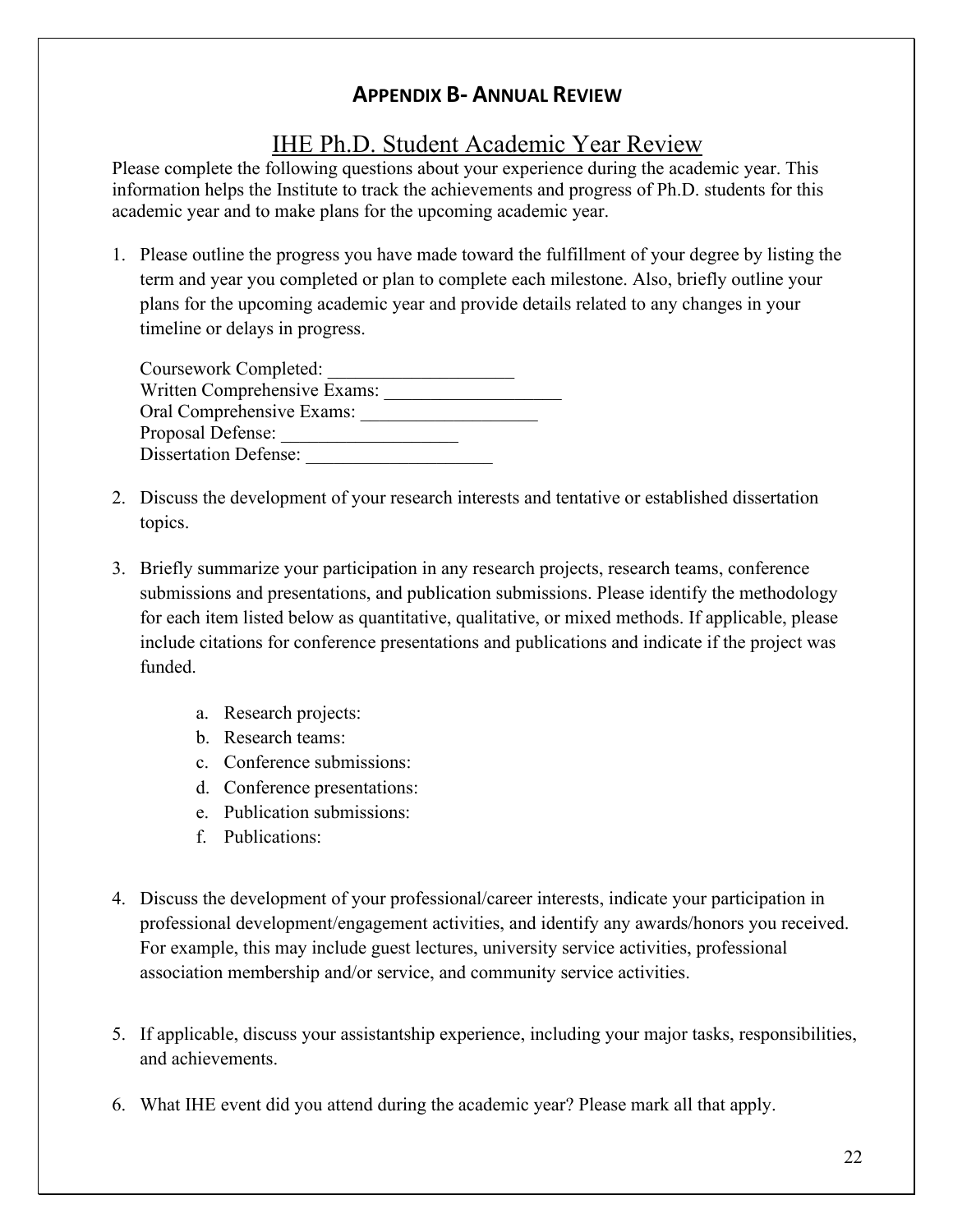# **APPENDIX C- DISSERTATION COMMITTEE**

- The Dissertation committee must consist of a minimum of three IHE Graduate Faculty members, including the student's major professor, who serves as the chair of the committee. The remaining members are considered voting members.
- Once all members of a student's committee have agreed to serve, the student should send the committee members names and roles to the program coordinator. The program coordinator will then submit the committee information to the Graduate School.
- Students may choose to have two appointed members of the Graduate Faculty serve as Comajor professors on the dissertation committee. Co-major professors count as one member of the committee; therefore, an additional member must be added to the committee.
- IHE adjunct faculty with Graduate Faculty status may serve as a member of the student's dissertation committee. However, permission from the Graduate Studies Committee is required for adjunct faculty to serve as the student's major professor.
- Visiting, part-time, or temporary faculty members may not serve on a student's dissertation committee.
- Non-UGA affiliates who possess distinguished credentials in the field of study are allowed to serve as voting members of the student's dissertation committee. Students who are interested in such affiliates should discuss it with their MP who will present it to the Graduate Studies Committee. Upon nomination of the Graduate Coordinator and approval from the dean of the Graduate School the affiliate will be added to the committee. Once a non-UGA affiliate has been approved to serve on a student's committee, he or she must attend all meetings.
- Former and retired faculty are allowed to serve as voting members of the student's dissertation committee. Students who are interested in such affiliates should discuss it with their MP who will present it to the Graduate Studies Committee. Upon nomination of the Graduate Coordinator and approval from the dean of the Graduate School the affiliate will be added to the committee.
- Immediate family members may not serve on the student's dissertation committee.
- A student may have a maximum of five members on his or her dissertation committee. At least 50% must be members of the Graduate Faculty.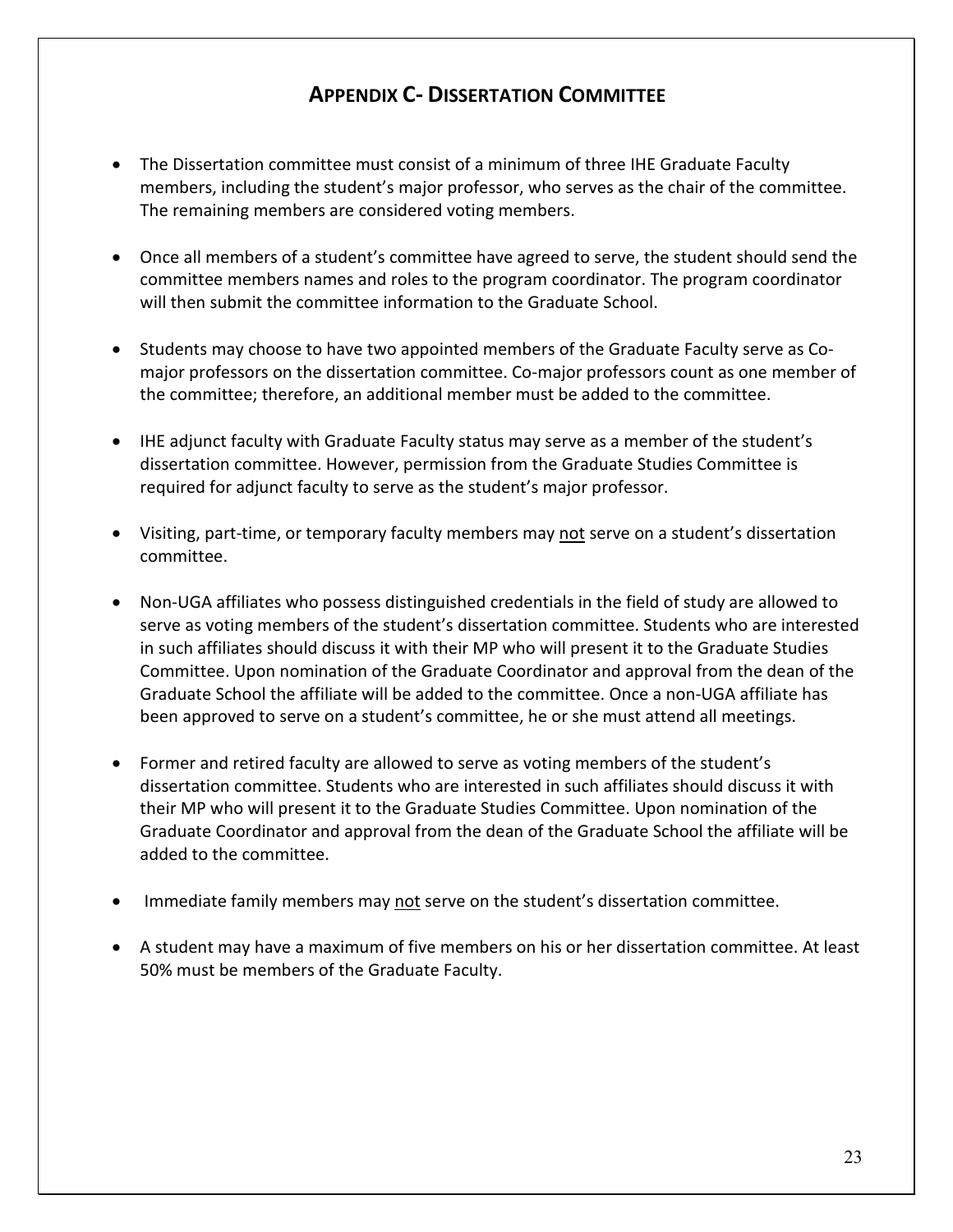# **APPENDIX D- COMPREHENSIVE EXAM TIMELINE AND EVALUATION**

#### 1. Preparation

During the Program of Study meeting, the committee will discuss each student's courses, dissertation interests, and the approach of the written comprehensive exam questions.

Following the Program of Study meeting, students should have a general idea of the topics their exam questions will cover and should prepare accordingly. Students may also seek advice on how to prepare from their major professor and other members of the dissertation committee. Prior to the exam session, all members of the student's dissertation committee will provide the program coordinator with the student's final questions.

#### 2. The Written Exam

Written exams are usually scheduled to begin the third or fourth Monday of the August, January, and May. Students will have three weeks to complete three questions that will comprise the written portion of the exam. The questions will cover: (1) the topic of interest, (2) the theoretical/conceptual framework, and (3) research design. Questions will be emailed to each student by the program coordinator at 9am on the specified dates in August, January, and May. Reponses to all questions must be emailed back by 9am three weeks later.

Students will have a maximum of 15,000 words (roughly 60 double-spaced pages, not including references) for responses to all three questions. This doesn't necessarily mean 20 pages per question. At the Program of Study meeting, students should discuss the appropriate scope/length of response to each question with MP and committee members.

Students should not consult with faculty or others during the written exams. Any questions should be directed to the program coordinator.

#### 3. Evaluation

Given the allowed time and access to relevant studies and resources, the written comps responses are expected to be thorough and polished. Comps responses should demonstrate students' broader command of higher education topics, trends, issues, theories, and methods that extend beyond their specific topics.

Each response will be evaluated by the corresponding member of the student' dissertation committee on a pass/fail basis. Any written comps responses not submitted on time will count as a fail. Whether the student passes or fails individual exam questions or the total written portion of the exam will be the decision of the complete dissertation committee. The program coordinator will notify the student of his or her performance once all responses have been reviewed. The student and the major professor will then discuss the steps to the taken for the oral examination. Students are permitted to review the written evaluation prior to the oral defense.

Failure of the overall written comprehensive exam will result in an internal evaluation of the student's overall academic performance and could ultimately result in dismissal from the program. Should retake opportunities be available, this may include in-person completion of written comps, additional comprehensive exam questions, or other requirements that the dissertation committee deems appropriate. Students who fail the exam a second time will trigger departmental dismissal.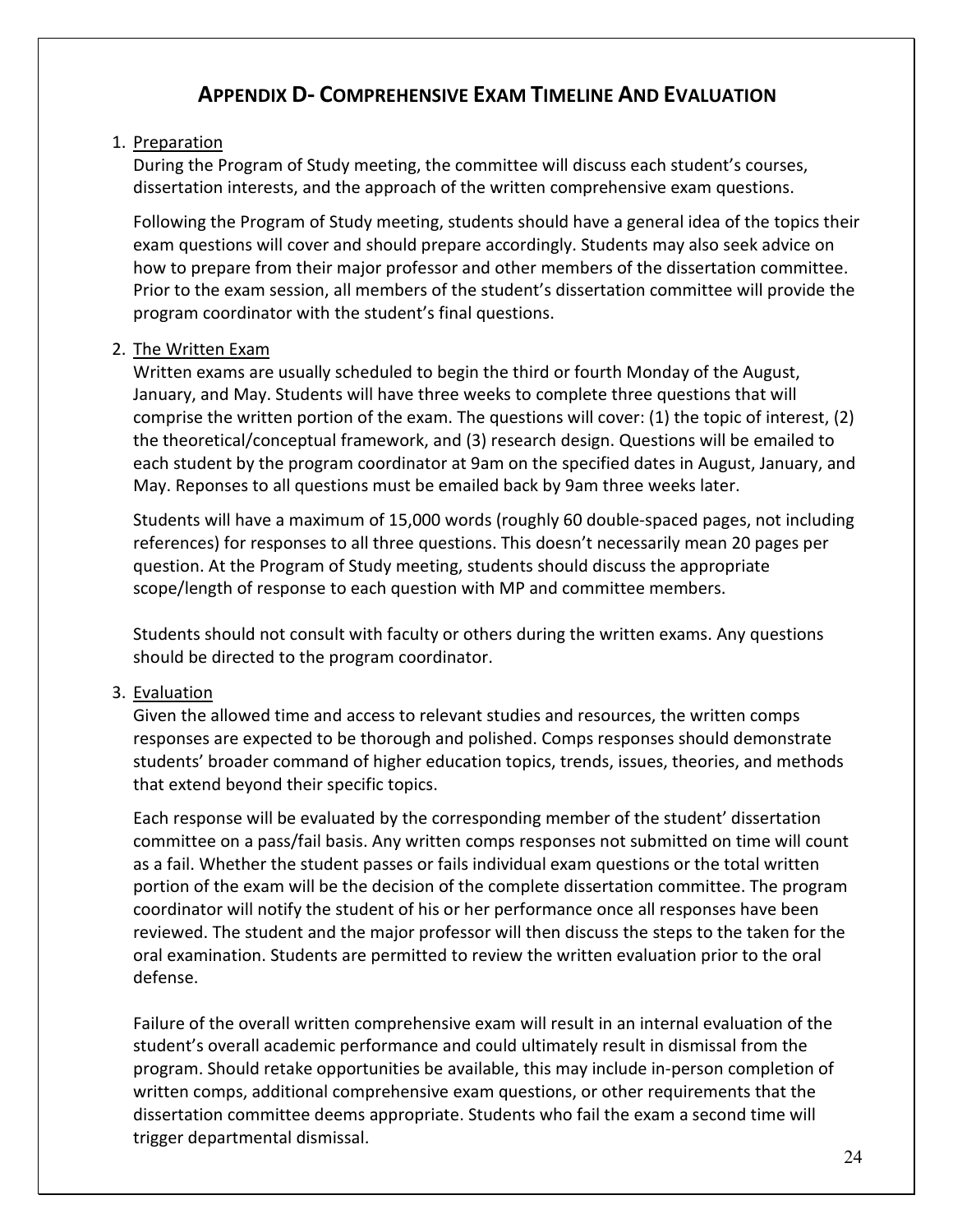#### 4. Oral Defense

After the written component has been evaluated and the student has met with his or her major professor and reviewed the exam, the oral component is scheduled. The student should coordinate with all members of the dissertation committee for a mutually agreeable date and time for the oral exam to take place. The oral portion will last 1 to 2 hours. The student must notify the program coordinator of the scheduled date and time no less than two weeks in advance. The program coordinator then informs the Graduate School and reserves a room. The date, hour, and location are announced by the Graduate School, and the exam is open to all others who choose to attend.

|                                               |                                                                                                                                                                    |                               |                |                |                | Comprehensive Written Exam Evaluation |      |  |
|-----------------------------------------------|--------------------------------------------------------------------------------------------------------------------------------------------------------------------|-------------------------------|----------------|----------------|----------------|---------------------------------------|------|--|
|                                               |                                                                                                                                                                    | Institute of Higher Education |                |                |                |                                       |      |  |
| Student's Name:                               |                                                                                                                                                                    |                               |                | Term:          |                |                                       |      |  |
| Reader(s):                                    |                                                                                                                                                                    |                               |                |                |                |                                       |      |  |
|                                               | Please rate the response on each of the following using the scale below.                                                                                           |                               |                |                |                |                                       |      |  |
|                                               | 1= Totally inadequate/unacceptable<br>2= Needs improvement<br>3= Meets expectations<br>4= Exceeds expectations<br>5= Outstanding, well beyond minimum expectations |                               |                |                |                |                                       |      |  |
| 1. Content/Knowledge:                         |                                                                                                                                                                    | $\mathbf{1}$                  | $2^{\circ}$    | 3              | 4              | 5                                     |      |  |
| 2. Organization:                              |                                                                                                                                                                    | $\mathbf{1}$                  | $\overline{2}$ | $3 -$          |                | 45                                    |      |  |
| 3. Documentation:                             |                                                                                                                                                                    | $\mathbf{1}$                  | $\overline{2}$ | 3 <sup>1</sup> |                | $4\overline{5}$                       |      |  |
| 4. Integration of Concepts<br>and Application |                                                                                                                                                                    | $\mathbf{1}$                  | $\overline{2}$ | $\overline{3}$ | $\overline{4}$ | 5                                     |      |  |
| Major Strengths:                              |                                                                                                                                                                    |                               |                |                |                |                                       |      |  |
| Major Weaknesses:                             |                                                                                                                                                                    |                               |                |                |                |                                       |      |  |
|                                               | Overall Evaluation: (please mark one of the following)                                                                                                             |                               |                |                |                | Pass                                  | Fail |  |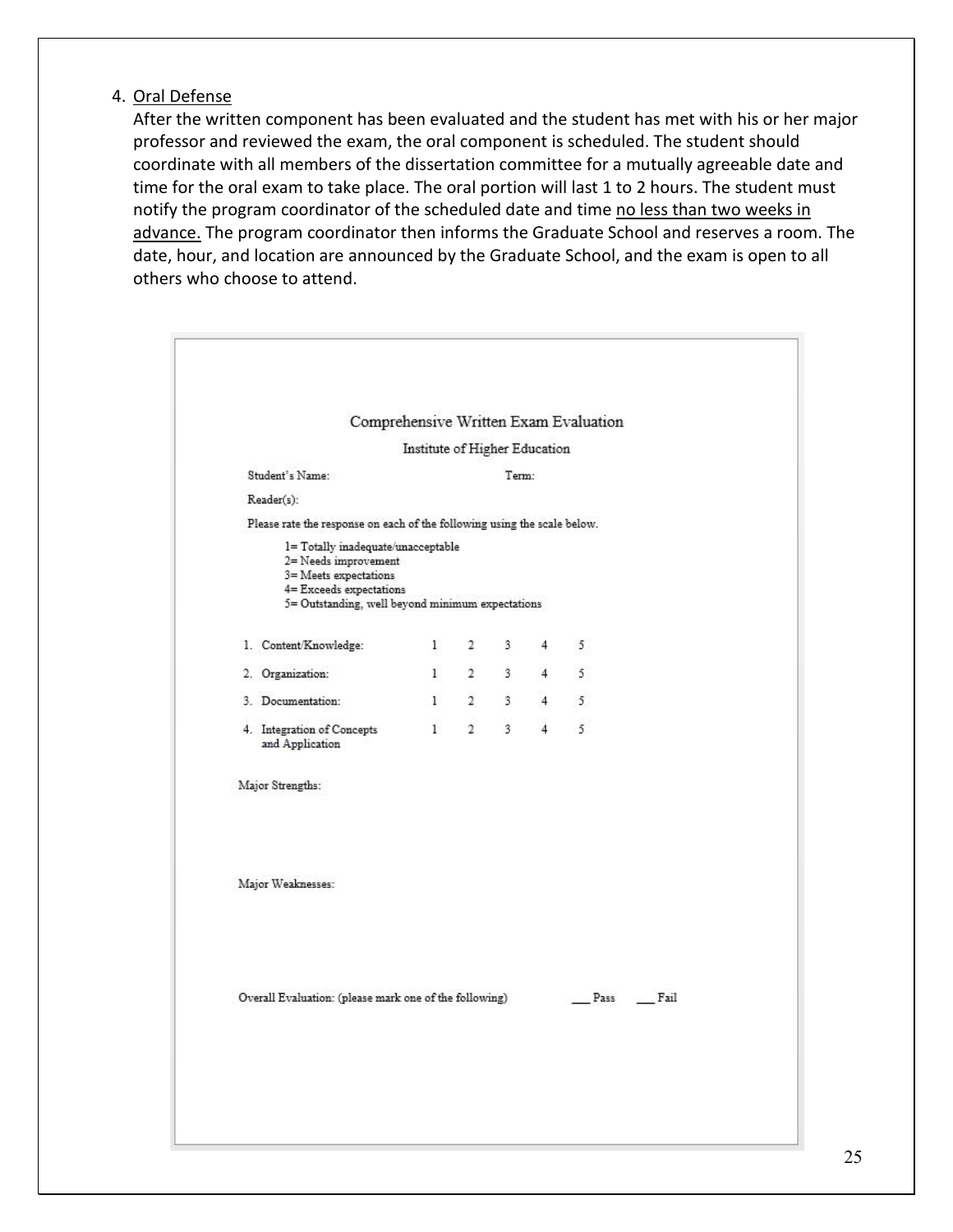# **APPENDIX E - ADMISSION TO CANDIDACY**

Upon the successful completion of the Dissertation Proposal and approval by the student's dissertation committee, the student may be formally admitted to candidacy for a doctoral degree. The following is a list of requirements from the Graduate School for admission to candidacy.

- 1. All prerequisites have been satisfactorily completed.
- 2. All research requirements have been met.
- 3. The final Program of Study has been approved by the student's dissertation committee, the Graduate Coordinator, and the dean of the Graduate School.
- 4. The student has maintained an average of 3.0 (B) or better for all graduate courses taken and for all courses included on the Program of Study. No courses with a grade below a 'C' may be placed on the Program of Study.
- 5. Written and Oral Comprehensive Examinations have been passed and reported to the Graduate School.
- 6. The dissertation committee, including any necessary changes in members, is confirmed, and all members have been notified of their appointment.
- 7. The dissertation proposal has been approved by the dissertation committee.
- 8. The residence requirement (30 hours of consecutive graduate coursework) has been met.

The student's candidacy begins on the date the form is received by the Graduate School. The form should be submitted by the student via GradStatus.

After formal admission to candidacy, students must register for a combined minimum of 10 hours of Doctoral Research (EDHI 9000) and Doctoral Dissertation (EDHI 9300).

If a student plans to graduate in the same semester, the student must have been admitted to candidacy by the deadline published by the Graduate School in addition to having registered for 10 combined hours of Doctoral Research and Doctoral Dissertation.

Upon admission to candidacy, Graduate School policy dictates that the dissertation must be completed within 5 years for the student to qualify for graduation. However, if a student's admission to candidacy expires after the first week of classes in the final semester of the  $5<sup>th</sup>$  year, the student is granted the remainder of the semester to complete all degree requirements.